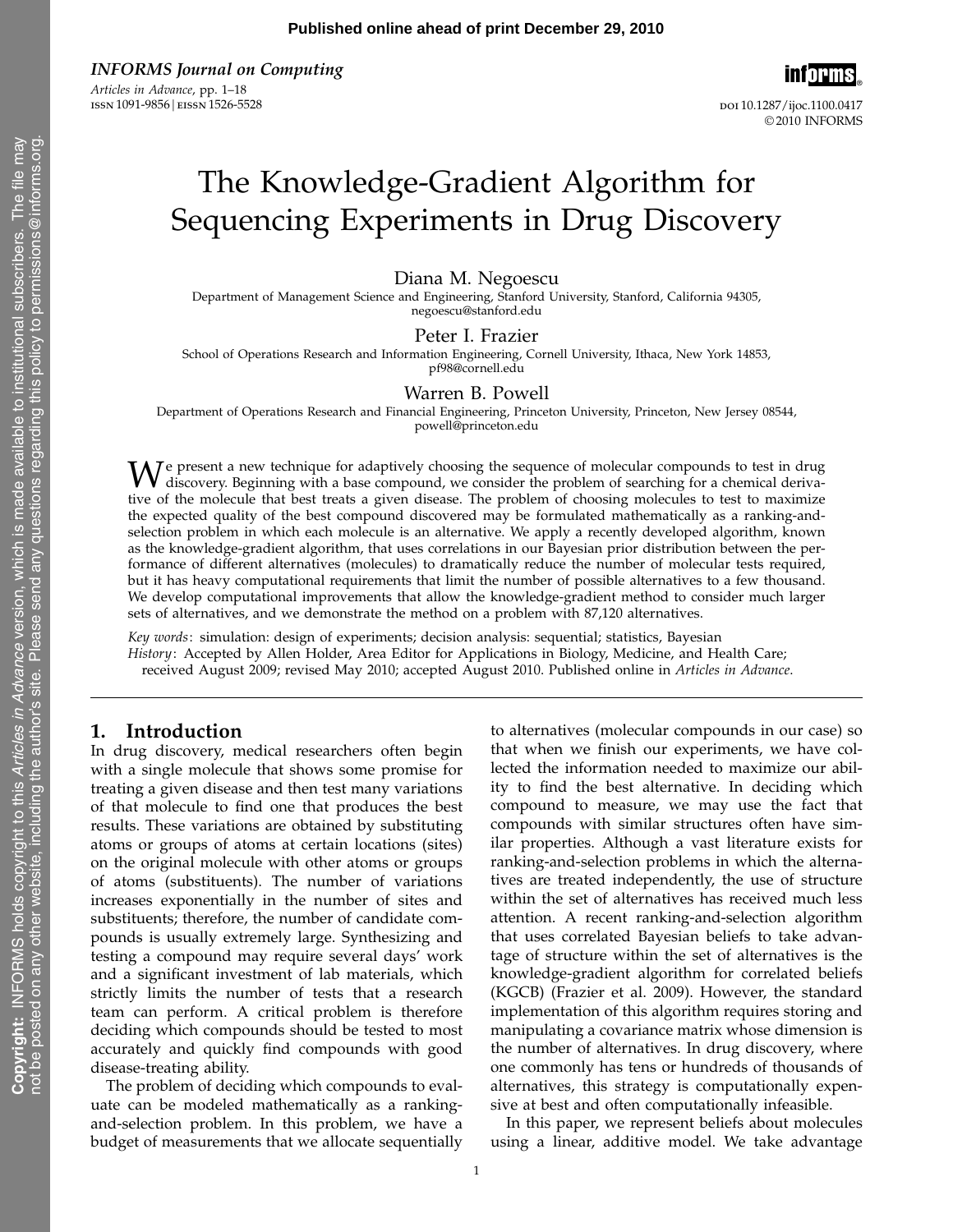of the structure of this model to develop two computational improvements to the knowledge-gradient algorithm that substantially streamline the procedure. When the number of molecules considered is large, as it almost always is during drug discovery, our new procedures improve computation time by several orders of magnitude. These improvements allow the KGCB algorithm to be used in applied settings for which the standard implementation is simply too slow to be useful. After introducing these new computation-saving procedures, we evaluate the performance of the KGCB algorithm using a previously published data set.

In this paper we restrict our discussion to drug discovery; however, it is worth noting that these improvements have applications not just in drug discovery, but in any problem in which beliefs obey a linear additive model. One example is that of choosing the shortest path through a network when the length along a path is exactly or approximately equal to the sum of the lengths along each link. Some of the computational improvements we develop can also be applied to problems whose beliefs are only approximated by a linear additive model, such as identifying which ads produce the most ad clicks based on a linear model using features from each ad.

There are two main approaches to ranking and selection: the frequentist approach, which is based entirely on observed data, and the Bayesian approach, which uses subjective a priori beliefs on the values of the compounds. We briefly review the Bayesian approach here. For a more thorough review of both approaches, see Swisher et al. (2003) and Kim and Nelson (2006).

Within the Bayesian approach, there are two main directions of research. The first is the optimal computing budget allocation (OCBA) (see, e.g., Chen et al. 1996), in which the probability of correct selection is maximized and the posterior variance is reduced under the assumption that sampling will not change the posterior means. The second direction consists of value of information procedures (VIP) (see, e.g., Chick and Inoue 2001b) and is similar to OCBA in that it maximizes the improvement in a single stage's allocation, but unlike OCBA, it considers the change in posterior mean when estimating the improvement. One of the first contributions in VIP is Gupta and Miescke (1996), who use a one-step analysis under an independent normal prior distribution. Under this analysis, one chooses the measurement decision that would be optimal if only one additional sample were allowed. The independent normal case was then further analyzed by Frazier et al. (2008) and extended to the unknown variance case by Chick et al. (2010). Frazier et al. (2008) use the term "knowledge-gradient" to refer to this one-step approach because the value

of a single sample is the difference in implementation value between two different quantities of knowledge—the knowledge one has before the sample, and the knowledge one has after it. The knowledgegradient approach of Gupta and Miescke (1996) is extended to correlated normal beliefs in Frazier et al. (2009) and their KGCB algorithm. With correlated beliefs, one may model how structural relationships between alternatives (such as those between chemically related molecules) cause the values of alternatives to relate to one another. These relationships allow learning about multiple alternatives from just a single measurement and often result in a dramatic improvement in measurement efficiency.

An abundant literature in ranking and selection treats beliefs that are a priori independent across alternatives, but correlated a priori beliefs have received much less attention. To our knowledge, Frazier et al. (2009) are the first to consider such beliefs for ranking and selection. There are, however, Bayesian approaches to ranking and selection using common random numbers (CRN). Correlated sampling with CRN induces correlated posteriors even if the prior is independent. CRN is useful for ranking and selection because sampling two systems with positively correlated noise allows one to estimate which system is better with more accuracy than is possible with independent noise (see, e.g., Ehrlichman and Henderson 2008, who also provide a more general technique than CRN for sampling with correlation). Chick and Inoue (2001a) propose a VIP approach for using CRN, whereas Fu et al. (2007) propose an OCBA-based approach. In the indifference-zone ranking-and-selection and multiple comparisons literature, several methods allow for CRN (Yang and Nelson 1991, Nelson and Matejcik 1995, Kim and Nelson 2001), but these methods are non-Bayesian and hence do not use prior distributions, correlated or otherwise. It is important to note that in the drug discovery problem we consider here, the samples are independent, and only the prior distribution is correlated, which differs from using an independent prior distribution with correlated sampling. If the prior is independent, then we must sample each alternative at least once to do well in all but certain special cases, regardless of whether samples are correlated. It is only with a correlated prior that one may sample fewer than the full set of alternatives and still reasonably hope to find an alternative whose value is close to best.

Although correlated priors have appeared infrequently in Bayesian ranking and selection, some frequentist methods use linear models to compare alternatives' values without requiring that every alternative be sampled, and they achieve conceptually similar improvements to those with correlated priors.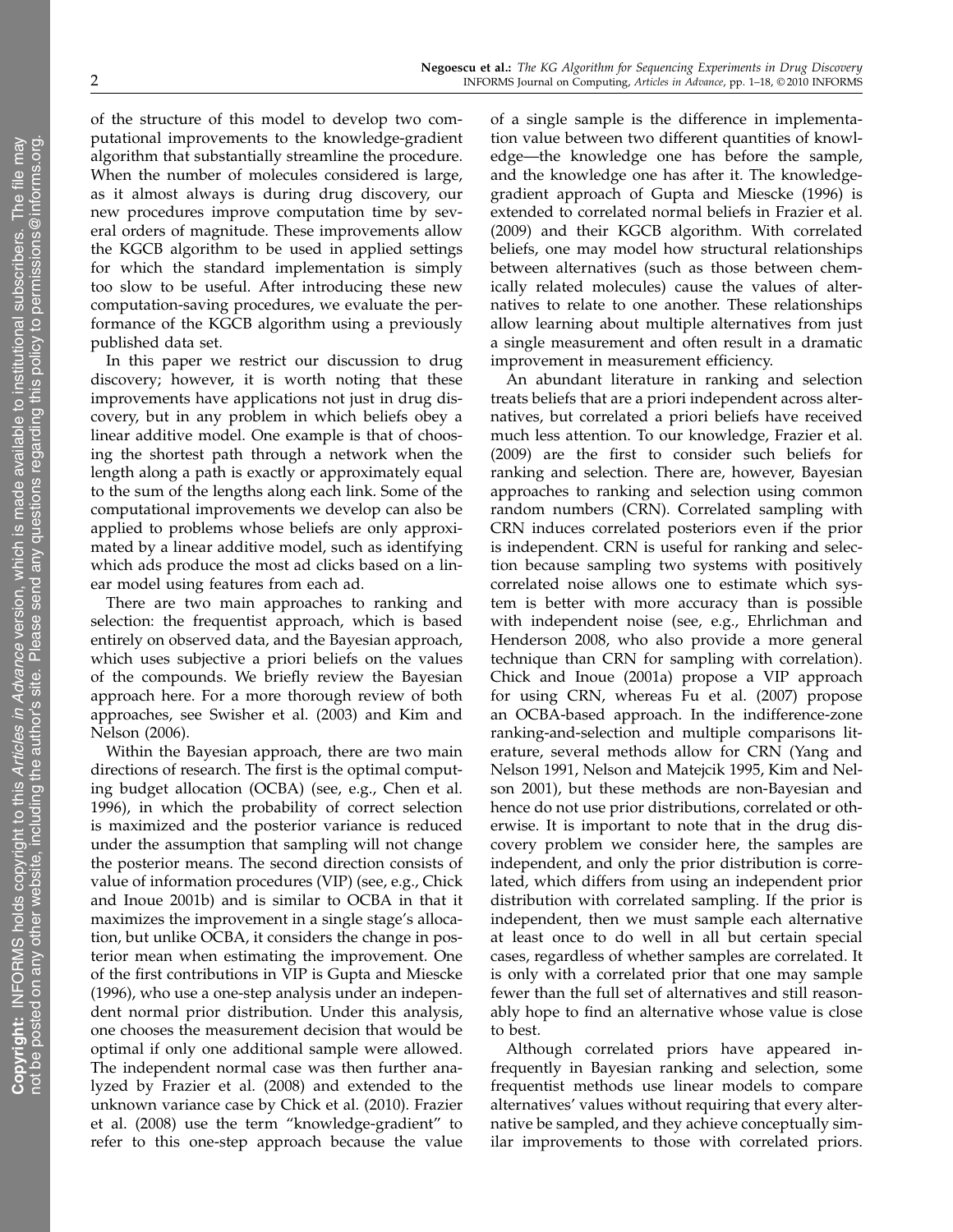These methods even allow infinite numbers of alternatives, as would occur if we were tuning a set of continuous parameters to maximize the output of a simulation model. For the use of such techniques in multiple comparisons, see Hsu (1996, Chapter 7); for their use in multiarmed bandits; see Kleinberg (2005). The use of linear designs within response surface methods (Myers and Montgomery 2002) can also be understood in this way.

In contrast with their rarity within Bayesian ranking and selection, correlated prior distributions have a rich history within Bayesian global optimization (BGO), where Gaussian process prior distributions model the similarity between values of a continuous function evaluated at nearby points. Then, as in Bayesian ranking and selection, these beliefs are used to decide at which points to evaluate this function, with the ultimate goal of finding the function's global maximum. There are two predominant methods for choosing measurements in BGO: maximal probability of improvement (MPI, also called P∗) (Kushner 1964, Stuckman 1988, Perevozchikov 1991) and expected improvement (EI) (Močkus 1972, Močkus et al. 1978, Jones et al. 1998). These two methods are most frequently applied when measurements are free from noise, but MPI was extended to the noisy case in Calvin and Zilinskas (2005), and EI was extended to the noisy case in Huang et al. (2006). The expected improvement criterion is similar to the knowledgegradient method except that EI considers the improvement in the function's value only at the point measured, whereas KG considers improvements across the entire domain. KG methods were compared with EI methods for a discretized BGO problem in Frazier et al. (2009). KG performed slightly better than EI in the noisefree case and significantly better in the noisy case. See Sasena (2002, §3.2) and Frazier (2010) for reviews of the BGO literature.

Within the medical community, the process of using statistical and computational tools to support drug discovery is called virtual or in silico screening. Although the literature on this subject has enjoyed massive growth in the past few years, only a small portion of it treats sequential designs. Most of it focuses instead on nonsequential prediction techniques using data collected in a single batch (see, e.g., Burbidge et al. 2001, Jorissen and Gilson 2005, Davies et al. 2006), despite the fact that sequential designs can be much more efficient (Warmuth et al. 2003). One exception is Bajorath (2002), which is an early review of virtual screening that differentiates between focused (which we call nonsequential) and sequential screening.

Previous mathematical work on sequential experimental design for drug discovery has been focused within the machine learning community, where it has been formulated as an active learning problem. Most frequently, active learning concerns itself with choosing which examples should be labeled to best train a classifier. Warmuth et al. (2003), with more mathematical details provided in Warmuth et al. (2002), take this approach, where compounds that perform well in a laboratory test are labeled as "active," and those that perform poorly are labeled "inactive." These labels are assumed to be available without noise. Taking an alternative approach, De Grave et al. (2008) consider a version of the drug discovery problem closer to the one we consider here, where one observes real-valued activity levels for compounds. Rather than searching for the single best compound, their goal is to find the k compounds with the largest activity levels where measurements are assumed to be free from noise. We also evaluate several empirical strategies, including versions of MPI and EI.

An important part of any Bayesian ranking-andselection algorithm for drug discovery is the prior distribution on the values of the candidate compounds. Several such prior distributions have been developed in the medicinal chemistry literature, where the collection of statistical models that predict biological activity from chemical structure are known collectively as quantitative structure activity relationship (QSAR) models. In our case, the biological activity of interest is the compound's ability to treat a disease, as measured in a laboratory test. Examples of such laboratory tests include those that test a compound's ability to kill diseased cells or inhibit a protein interaction believed to be critical to the disease's progression.

The first attempt to quantify relationships between biological activity and chemical structure dates to 1868, when Brown and Fraser published the first formulation of a quantitative relationship between "physiological activity" and "chemical structure" (Brown and Fraser 1868). The modern origins of the field lie in the Free–Wilson model (Free and Wilson 1964) and the Hansch analysis (Hansch and Fujita 1964). In both methods, multiple linear regression is used to correlate activity on laboratory tests with collections of compound features. In the Free–Wilson model, these features are indicator variables that indicate the presence or absence of substituents at given sites. In the Hansch analysis, these features are physiochemical properties such as molecular weight and lipophilicity. More recently, support vector machines have been used together with much larger collections of compound features (see, e.g., Warmuth et al. 2003, Jorissen and Gilson 2005). Many other statistical methods have been applied to QSAR, including cluster analysis, pattern recognition, principle component analysis, discriminant analysis, partial least squares, neural networks, and evolutionary algorithms. See Grover et al. (2000) for a review.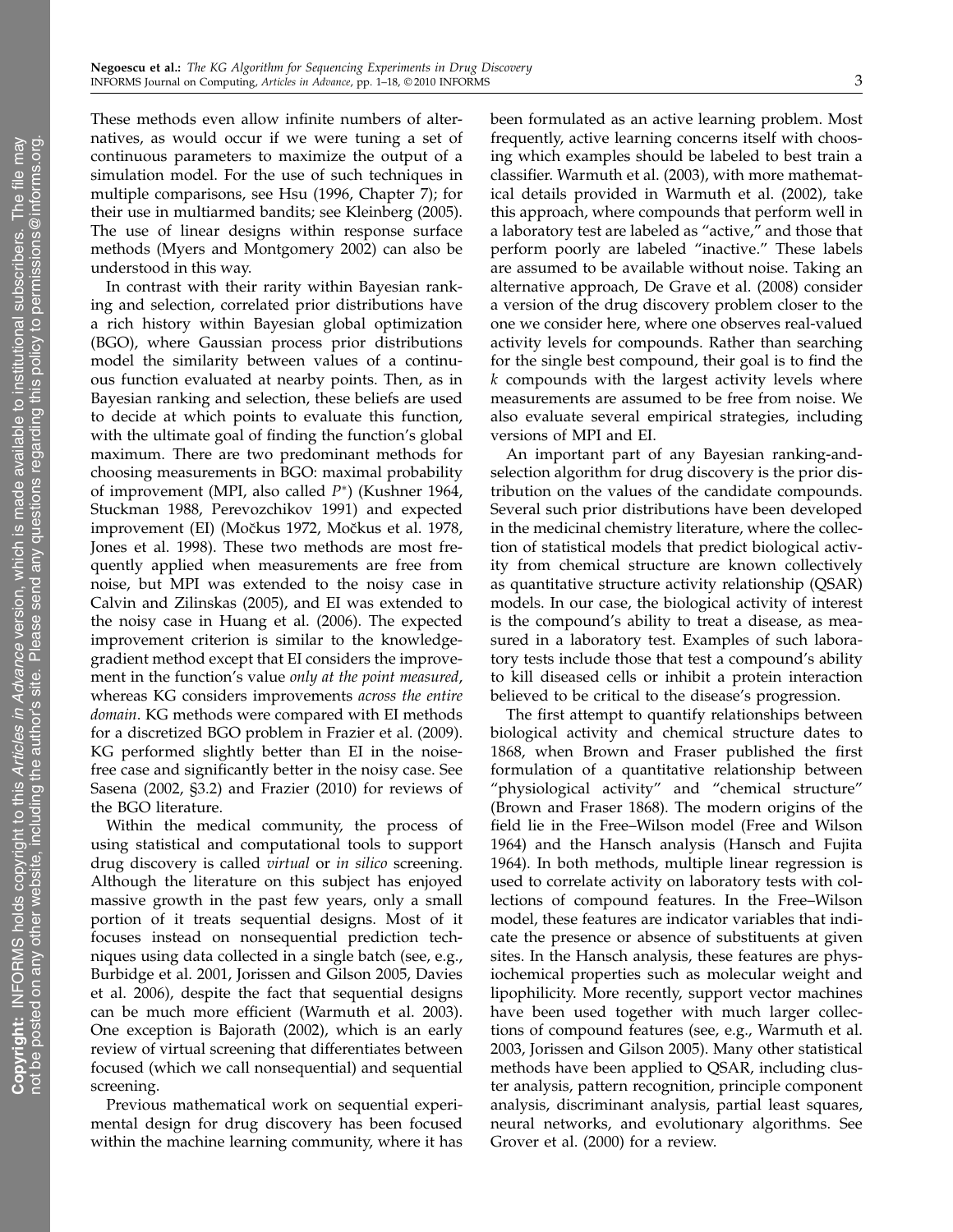In this paper, we consider the Free–Wilson model. The Free–Wilson model assumes that the base molecule and each substituent contributes additively to the overall value of the compound. This contribution is assumed to be independent of the presence or absence of other substituents. We also consider a generalization of the Free–Wilson model that allows for deviations from perfect linearity. The structure of the Free–Wilson model allows us to derive two highly efficient implementations of the KGCB algorithm that can be used for sets of candidate compounds much larger than can be handled by the original algorithm. Although the original implementation manipulates a belief on the values of the compounds, our new implementations manipulate beliefs on the parameters of our linear model. Because the number of compounds is exponential in the number of substituents per site, maintaining a belief in this way reduces computation and memory requirements substantially and allows the KGCB algorithm to be used on problems with even hundreds of thousands of candidate compounds.

The rest of this paper is organized as follows. In §2, we describe the ranking-and-selection problem and the relationships between the structure and value of an alternative. In §3, we review the original implementation of the KGCB algorithm, and in §§4 and 5, we describe two computational improvements to this implementation. In §6, we present an empirical study of the KGCB algorithm on a previously published data set.

# 2. Model

We suppose that we have M alternatives and a budget of N measurements, and we wish to sequentially decide which alternatives to measure so that when we exhaust our budget of measurements, we have maximized our ability to find the best alternative. We assume that samples from testing alternative  $i$ are normally distributed with unknown mean  $\vartheta_i$  and known variance  $\lambda_i$  and are conditionally independent of all other samples, given the unknown mean and the decision to sample that alternative. We write  $\vartheta$  to indicate the column vector  $(\vartheta_1, \ldots, \vartheta_M)'$ . For a summary of all the symbols we use, please refer to Table 1. We further assume that our belief about  $\vartheta$  is distributed according to a multivariate normal prior distribution with mean vector  $\mu^0$  and positive semidefinite covariance matrix  $\Sigma^0$ :

$$
\vartheta \sim \mathcal{N}(\mu^0, \Sigma^0).
$$

We assume that we have a budget of  $N$  sampling decisions,  $x^0$ ,  $x^1$ , ...,  $x^{N-1}$ . The measurement decision  $x^n$  selects an alternative to test at time *n* from the set  $\{1,\ldots,M\}$ . The measurement error  $\boldsymbol{\epsilon}^{n+1}$ 

Table 1 Table of Notation

| М                           | Number of alternatives (in drug discovery, total number of<br>compounds)                                                  |
|-----------------------------|---------------------------------------------------------------------------------------------------------------------------|
| N                           | Number of measurements in our budget                                                                                      |
| $\vartheta_i$               | Unknown mean of alternative i                                                                                             |
| $\lambda_i$                 | Known variance of alternative i                                                                                           |
| $\partial$                  | Column vector $(\vartheta_1, \ldots, \vartheta_M)'$                                                                       |
| $\mu^n$ , $\Sigma^n$        | Mean and covariance of posterior distribution on $\vartheta$ after<br>n measurements                                      |
| $X^i$                       | Sampling decision at time $i, x^i \in \{1, , M\}$                                                                         |
| $\epsilon^{n+1}$            | Measurement error of alternative $x^n$ , $\epsilon^{n+1} \sim \mathcal{N}(0, \lambda_{x^n})$                              |
| $\hat{y}^{n+1}$             | Sampling observation from measuring alternative $x^n$ ,<br>$\hat{y}^{n+1} = \vartheta_{x^n} + \epsilon^{n+1}$             |
| $\prod$                     | Set of all possible policies $\{(x^0, \ldots, x^{N-1}) : x^n \in \mathcal{F}^n\}$                                         |
| S <sup>n</sup>              | Defined as the pair $(\mu^n, \Sigma^n)$                                                                                   |
| $e_{x}$                     | Column vector of 0s with a 1 at position $x$                                                                              |
| $\tilde{\sigma}(\Sigma, x)$ | Defined as $\frac{\Sigma e_x}{\sqrt{\lambda_x + \Sigma_{xx}}}$                                                            |
| $\nu^{\text{KG},n}$         | Knowledge gradient factor, defined as<br>$\max_x \mathbb{E}_n[\max_i \mu_i^{n+1} \mid S^n = s, x^n = x] - \max_i \mu_i^n$ |
| X <sup>KG</sup>             | Measurement decision of the KGCB policy                                                                                   |
| $a_i$                       | Contribution of attribute (in drug discovery, substituent) i                                                              |
| $S^X$                       | Row vector of 0s and 1s. A 1 indicates that the <i>i</i> th attribute is<br>present in alternative x                      |
| ζ                           | Value of the base alternative (with 0s in all locations)                                                                  |
| L(i)                        | Location of substituent i                                                                                                 |
| A(I)                        | Vector of substituents that may be placed at location /                                                                   |
| k                           | Total number of attributes                                                                                                |
| $b_{x}$                     | Deviation term associated with alternative $x$                                                                            |
| $\sigma_b$                  | Standard deviation of the $b_x$ terms                                                                                     |
| $\alpha$                    | Vector of attribute values $(\zeta, a_1, a_2, \ldots, a_k)$                                                               |
| X                           | Matrix in which each row is an alternative                                                                                |
| $\tilde{X}^n$               | Column vector of 0s and 1s encoding alternative $xn$                                                                      |
| $\gamma^n$                  | Defined as $\lambda_{x^n} + (\tilde{X}^n)^T C^n \tilde{X}^n$                                                              |
| $\hat{\epsilon}^{n+1}$      | Defined as $y^{n+1} - (\theta^n)^T \tilde{x}^n$                                                                           |
| $\theta$ , $C$              | Mean and covariance of posterior distribution on<br>$\alpha$ ( $\alpha \sim \mathcal{N}(\theta, C)$ )                     |
| $\theta^n$ , $C^n$          | Mean and covariance of posterior distribution on $\alpha$ after<br>n measurements                                         |

is assumed to be normally distributed  $\epsilon^{n+1} \sim \mathcal{N}(0, \lambda_{x^n})$ and independent conditional on  $x^n$ . Therefore, the resulting sample observation is  $\hat{y}^{n+1} = \vartheta_{x^n} + \epsilon^{n+1}$ . Through experiments, we try to learn the value of  $\vartheta$ , which is assumed to be fixed throughout the duration of the trials.

We define a filtration  $(\mathcal{F}^n)_{n=0}^N$  as the sequence of sigma-algebras generated by the samples observed by time  $n$  and the identities of their originating alternatives. More explicitly,  $\mathcal{F}^n$  is the sigma-algebra generated by  $x^0$ ,  $\hat{y}^1$ ,  $x^1$ ,  $\hat{y}^2$ , ...,  $x^{n-1}$ ,  $\hat{y}^n$ . We write  $\mathbb{E}_n$  and Var<sub>n</sub> to indicate  $\mathbb{E}[\cdot | \mathcal{F}^n]$  and Var $[\cdot | \mathcal{F}^n]$ , the conditional expectation and variance, respectively, taken with respect to  $\mathscr{F}^n$ . Then, define  $\mu^n := \mathbb{E}_n[\vartheta]$ , and  $\Sigma^n :=$  $\text{Cov}[\vartheta \, | \, \mathcal{F}^n]$ . Conditionally on  $\mathcal{F}^n$ , our posterior belief distribution on  $\vartheta$  is multivariate normal with mean vector  $\mu^n$  and covariance matrix  $\Sigma^n$ .

We define  $\Pi$  to be the set of all possible policies satisfying our sequential requirement; that is,  $\Pi$  :=  $\{(x^0, \ldots, x^{N-1}) : x^n \in \mathcal{F}^n\}.$  We let  $\pi$  be a generic policy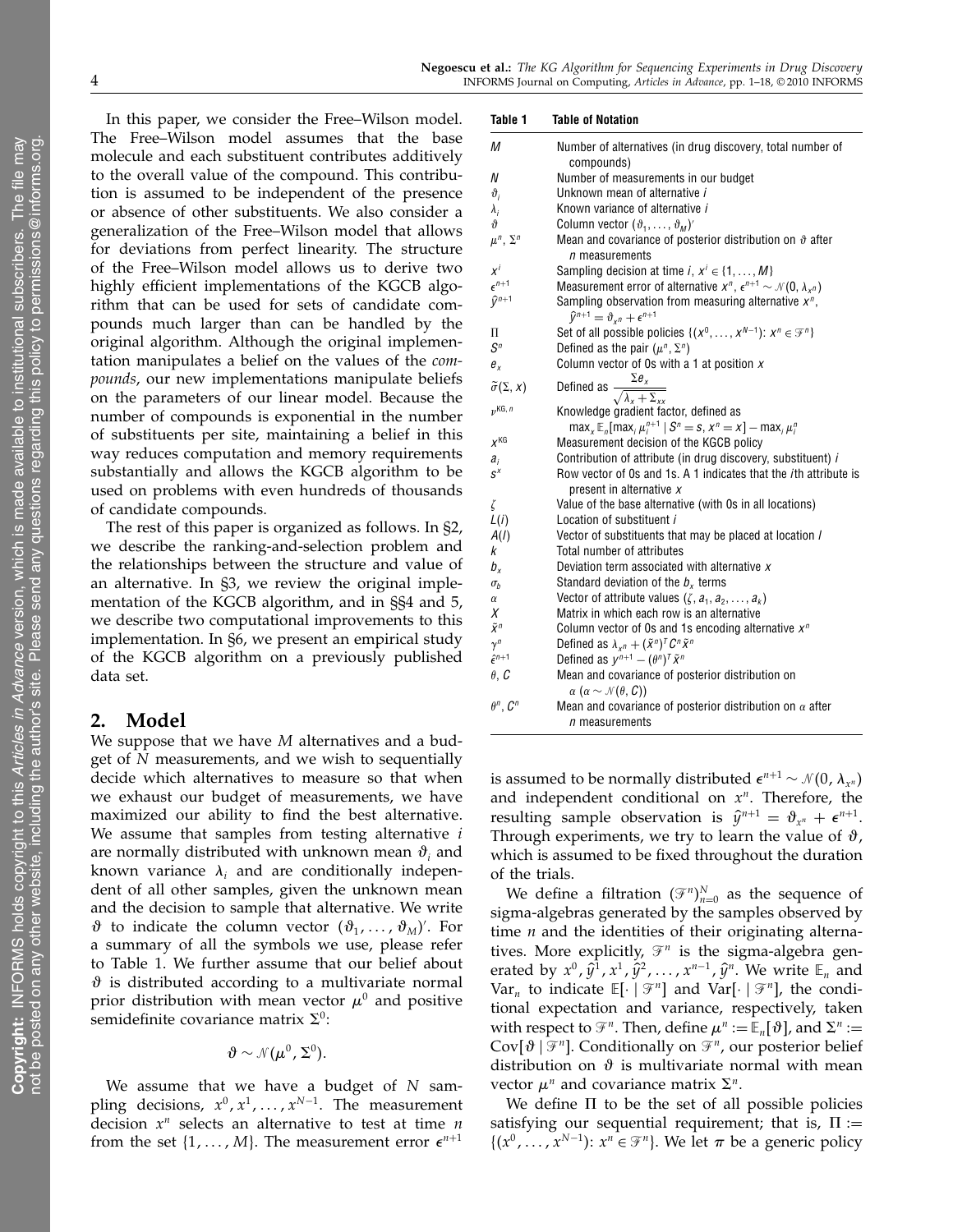in  $\Pi$ , and we write  $\mathbb{E}^{\pi}$  to indicate the expectation taken when the policy is  $\pi$ .

After exhausting the budget of N measurements, we select the alternative with the highest posterior mean. Our goal is to choose a measurement policy maximizing expected reward, which can be written as

$$
\sup_{\pi \in \Pi} \mathbb{E}^{\pi} \Big[ \max_{i} \mu_i^N \Big].
$$

We now describe how the prior mean vector  $\mu^0$ and covariance matrix  $\Sigma^0$  are chosen according to the Free–Wilson model. Although we apply this work to drug discovery, where we think of "compounds," "sites," and "substituents," we describe the model in the generic language of "alternatives," "dimensions," and "attributes." These generic terms facilitate the observation that the Free–Wilson model is simply a linear model whose explanatory variables are zero or one. To define them, we suppose the existence of several dimensions and state that each attribute may be associated with only one dimension. Each alternative is obtained through a specific choice of which single attribute, if any, is present in each dimension. In the context of drug discovery, an alternative is a compound, a dimension is a site, and an attribute is a substituent, where we consider the same atom or chemical group substituted at two different sites to be two different attributes.

#### 2.1. The Free–Wilson Model

The Free–Wilson model (Free and Wilson 1964) assumes that each attribute contributes additively to the value of the alternative. Denote by  $a_i$ , the contribution of attribute  $i$ , and denote by  $s^x$  a vector of zeros and ones with a one for every attribute that is present in alternative *x*. Thus,  $s_i^x = 1$  means that the *i*th attribute is present in alternative x. We denote by  $\zeta$  the value of the base alternative, which is the alternative obtained from taking  $s_i^x = 0$  over every attribute *i*. Let  $L(i)$ denote the dimension associated with attribute  $i$ , and let k denote the total number of attributes. We restrict the  $s^x$  to specify at most one attribute associated with each dimension. That is, we require of each  $x$  that  $\sum_i s_i^x 1_{\{L(i)=l\}} \leq 1$  for each dimension l. Furthermore, we allow any  $s^x$  that meets this specification.

To illustrate these notions for drug discovery, we constructed a small toy example in Figure 1. This compound (alternative) has two sites (dimensions) X



Figure 1 A Toy Example Illustrating the Notions of "Attributes," "Dimensions," and "Alternatives"

and  $Y$ , at which atoms or groups of atoms (attributes) can be attached to create new compounds. Assume there are two substituents,  $A$  and  $B$ , which can be placed at site  $X$  and two substituents,  $C$  and  $D$ , which can be placed at site  $Y$ . Then, the original compound without any substituents attached (having hydrogen atoms at sites  $X$  and  $Y$ ) can be represented by the vector  $s^{00} = (0, 0, 0, 0)$ , where the first two zeros correspond to site X and the last two zeros correspond to site  $Y$ . The compound that results from attaching nothing at site X (keeping the hydrogen atom) and substituent  $C$  at site  $Y$  is represented by the vector  $s^{0C} = (0, 0, 1, 0)$ . The compound that results from attaching substituent  $B$  at site  $X$  and substituent  $C$  at site  $Y$  is represented by the vector  $s^{BC} = (0, 1, 1, 0)$ . For this example, k is 4 (A, B, C, D),  $L(1) = L(A) = 0$  (attribute A is absent),  $L(2) = L(B) = X$ ,  $L(3) = L(C) = Y$ , and  $L(4) = L(D) = 0$ .

The Free–Wilson model assumes that each attribute contributes additively to the value of the alternative, which may be expressed as

$$
\vartheta_x = \sum_i a_i s_i^x + \zeta.
$$

To exemplify, going back to the example in Figure 1, the value of the alternative having attribute  $B$  at dimension  $X$  and attribute  $C$  at dimension  $Y$  is then

$$
\vartheta_{BC} = a_A \cdot 0 + a_B \cdot 1 + a_C \cdot 1 + a_D \cdot 0 + \zeta = a_B + a_C + \zeta.
$$

Under this model, if we sample alternative  $x$ , having attributes given by  $s_1^x, \ldots, s_k^x$ , the sample value would be of the form

$$
\hat{y}_x = a_1 s_1^x + \cdots + a_k s_k^x + \zeta + \epsilon,
$$

where  $\epsilon \sim \mathcal{N}(0, \lambda_x)$  is independent measurement noise.

We suppose that we have an independent normal prior distribution on  $\zeta$  and  $a_1, \ldots, a_k$ . Under this prior distribution, the mean  $\mu_i$  of our belief about the value of alternative i is

$$
\mu_i^0 = \mathbb{E}[\zeta] + \sum_m s_m^i \mathbb{E}[a_m],
$$

and the covariance  $\Sigma_{ij}^0$  between the values of alternatives  $i$  and  $j$  is

$$
\Sigma_{ij}^{0} = \text{Cov}(i, j) = \text{Cov}\left(\sum_{m} a_{m} s_{m}^{i} + \zeta, \sum_{m'} a_{m'} s_{m'}^{j} + \zeta\right)
$$

$$
= \text{Var}(\zeta) + \sum_{m, m'} s_{m}^{i} s_{m'}^{j} \text{Cov}(a_{m}, a_{m'})
$$

$$
= \text{Var}(\zeta) + \sum_{m \in \mathcal{L}_{ij}} \text{Var}(a_{m}),
$$

where  $\mathcal{L}_{ij} = \{l \in \{1, ..., k\} \mid s^i_l = s^j_l = 1\}$  is the set of attributes common to alternatives  $i$  and  $j$ .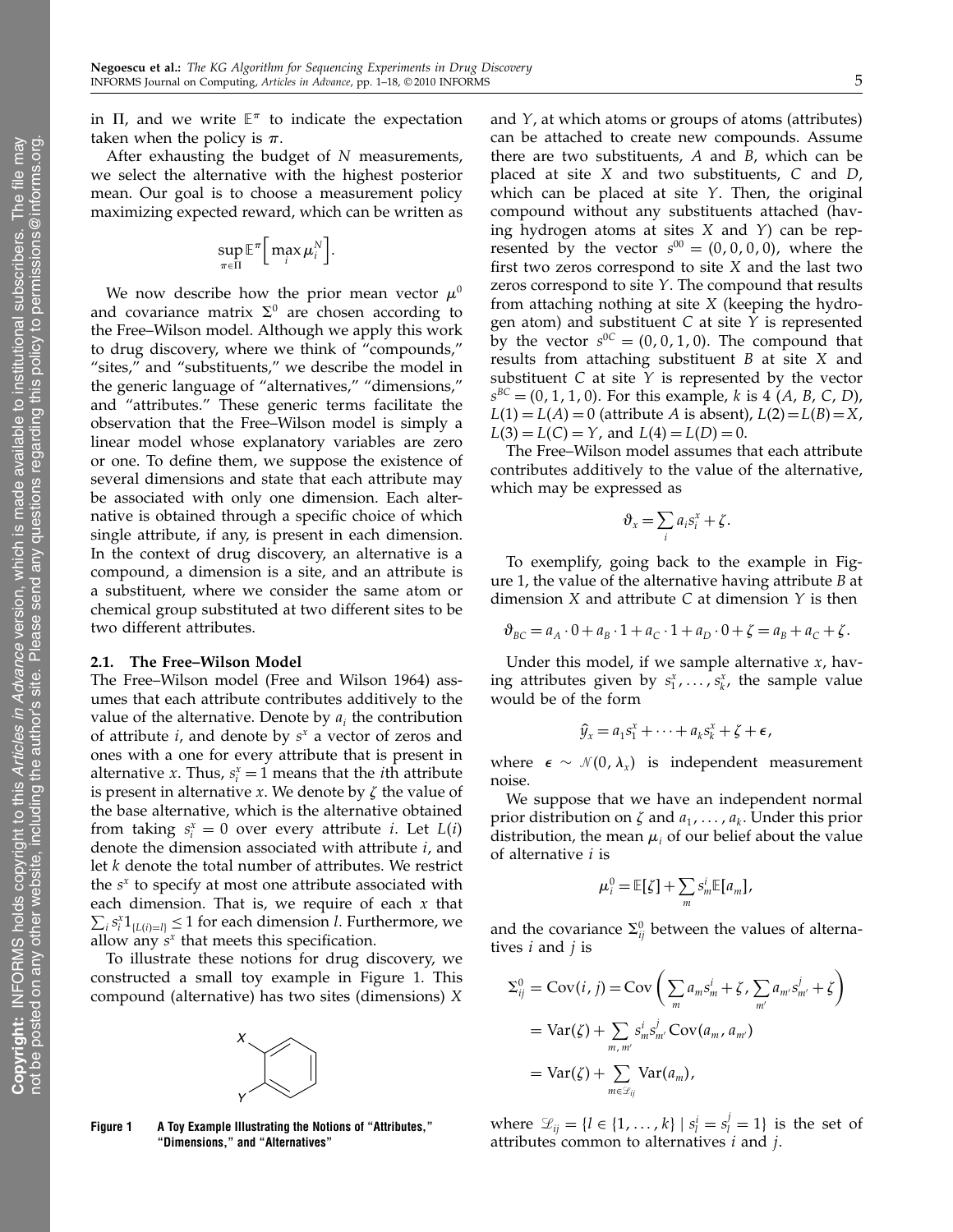The Free–Wilson model assumes that the contribution of each substituent is linear and additive. In practice, it is easy to envision substituents that interact with each other. For example, there might be a set of synergistic substituents for which the compound containing all of them has a much larger value than compounds containing only a subset of them. Such behaviors may be handled with models that are linear in the parameters but which include deviation terms. One such model is presented in the next section.

#### 2.2. The General Model

We now generalize the Free–Wilson model, which assumes a perfectly additive structure, to allow some deviation from perfect additivity. These deviations are specified by terms  $b_x$ , with one such term for each alternative  $x$ . The resulting model is still a linear model but with more terms. Under this model the value of alternative  $x$  is

$$
\vartheta_x = \sum_i a_i s_i^x + b_x + \zeta.
$$

Under our prior distribution, the terms  $b_1, \ldots, b_M$ are normally distributed with mean 0 and a variance  $\sigma_b^2$ . In addition, they are independent of each other as well as from the  $a_i$  and  $\zeta$  terms. Under this structure, the covariance  $\Sigma^0_{ij}$  between the values of alternatives  $i$  and  $j$  is

$$
\Sigma_{ij}^{0} = \text{Cov}(i, j) = \text{Cov}\left(\sum_{m} a_{m} s_{m}^{i} + \zeta + b_{i}, \sum_{m'} a_{m'} s_{m'}^{j} + \zeta + b_{j}\right)
$$
  
=  $\text{Var}(\zeta) + \sum_{m, m'} s_{m'}^{i} s_{m'}^{j} \text{Cov}(a_{m}, a_{m'}) + \sigma_{b}^{2} \mathbf{1}_{\{i=j\}}$   
=  $\text{Var}(\zeta) + \sum_{m \in \mathcal{L}_{ij}} \text{Var}(a_{m}) + \sigma_{b}^{2} \mathbf{1}_{\{i=j\}}.$ 

Thus, under this general model, the covariance matrix of the values of the alternatives under our prior distribution is obtained by taking the covariance matrix from the Free–Wilson model and adding  $\sigma_b^2$  to the diagonal entries. Since  $\mathbb{E}[b_x] = 0$  for all x, the mean  $\mu^0$ of our belief about the values of the alternatives is the same as it is under the Free–Wilson model.

We see a spectrum of behaviors from this model over different values of  $\sigma_b^2$ . When  $\sigma_b^2 = 0$ , the model is identical to the Free–Wilson model in §2.1. When  $\sigma_b^2$  is nonzero but still significantly smaller than  $Var(a_l)$ , it models a situation in which the values of the alternatives are well approximated by an additive structure, but we understand that there may be small deviations from it. When  $\sigma_b^2$  is very large (in particular, much larger than the Var $(a<sub>l</sub>)$  terms), the deviation from additivity is quite large, correlations between the alternatives are very weak, and our belief is similar to one that is independent across alternatives.

It is in this second regime, where  $\sigma_b^2$  is nonzero but not too large, that this general model is likely to be most useful. It allows us to exploit the additive structure of a problem to learn quickly while it simultaneously allows flexibility in its understanding that the alternatives' true values may not obey this structure perfectly.

In the third regime, where  $\sigma_b^2$  is large, we essentially have an independent prior distribution, and learning the value of one alternative teaches us almost nothing about the value of the other alternatives. This makes it very difficult to learn in situations with large numbers of alternatives because to come close to finding a good alternative, we need to make at least as many measurements as the number of Bs. In such situations, we must either find another nonadditive structure in the problem or resign ourselves to making more measurements than the number of alternatives.

Although the problem is inherently quite difficult when  $\sigma_b^2$  is large and often requires many measurements to find good alternatives, the KGCB policy that we present may still work well relative to the difficulty of the problem. Indeed, the case of independent beliefs was considered in Frazier et al. (2008), and the KG policy was shown to work well compared with other state-of-the-art policies.

# 3. The KG Algorithm with Correlated Beliefs

The knowledge-gradient with correlated beliefs (KGCB) policy, as introduced in Frazier et al. (2009), measures the alternative that attains the maximum in

$$
\nu^{\text{KG},n} = \max_{x} \mathbb{E}_n \left[ \max_i \mu_i^{n+1} \middle| S^n = s, x^n = x \right] - \max_i \mu_i^n, \quad (1)
$$

where  $S^n := (\mu^n, \Sigma^n)$  parameterizes the posterior belief distribution at measurement  $n$ . The knowledgegradient (KG) factor  $v^{KG, n}$  represents the incremental value obtained from measuring a particular alternative x.

After each alternative is measured, we obtain a posterior distribution on  $\vartheta$  that depends on which alternative was measured  $x^n$ , its sampled value  $\hat{y}^{n+1}$ , and our belief on  $\vartheta$  prior to sampling, which is parameterized by  $\mu^n$  and  $\Sigma^n$ . This posterior distribution may be calculated using standard results for normal sampling with a multivariate normal prior distribution (see, e.g., Gelman et al. 2004) as

$$
\mu^{n+1} = \mu^{n} + \frac{\hat{y}^{n+1} - \mu_{x}^{n}}{\lambda_{x} + \Sigma_{xx}^{n}} \Sigma^{n} e_{x}, \quad \Sigma^{n+1} = \Sigma^{n} - \frac{\Sigma^{n} e_{x} e_{x}' \Sigma^{n}}{\lambda_{x} + \Sigma_{xx}^{n}},
$$

where  $e_x$  is a column M-vector with a single one at index x and the rest zeros.

We now describe the time  $n$  conditional distribution of  $\mu^{n+1}$  that allows us to compute (1). This distribution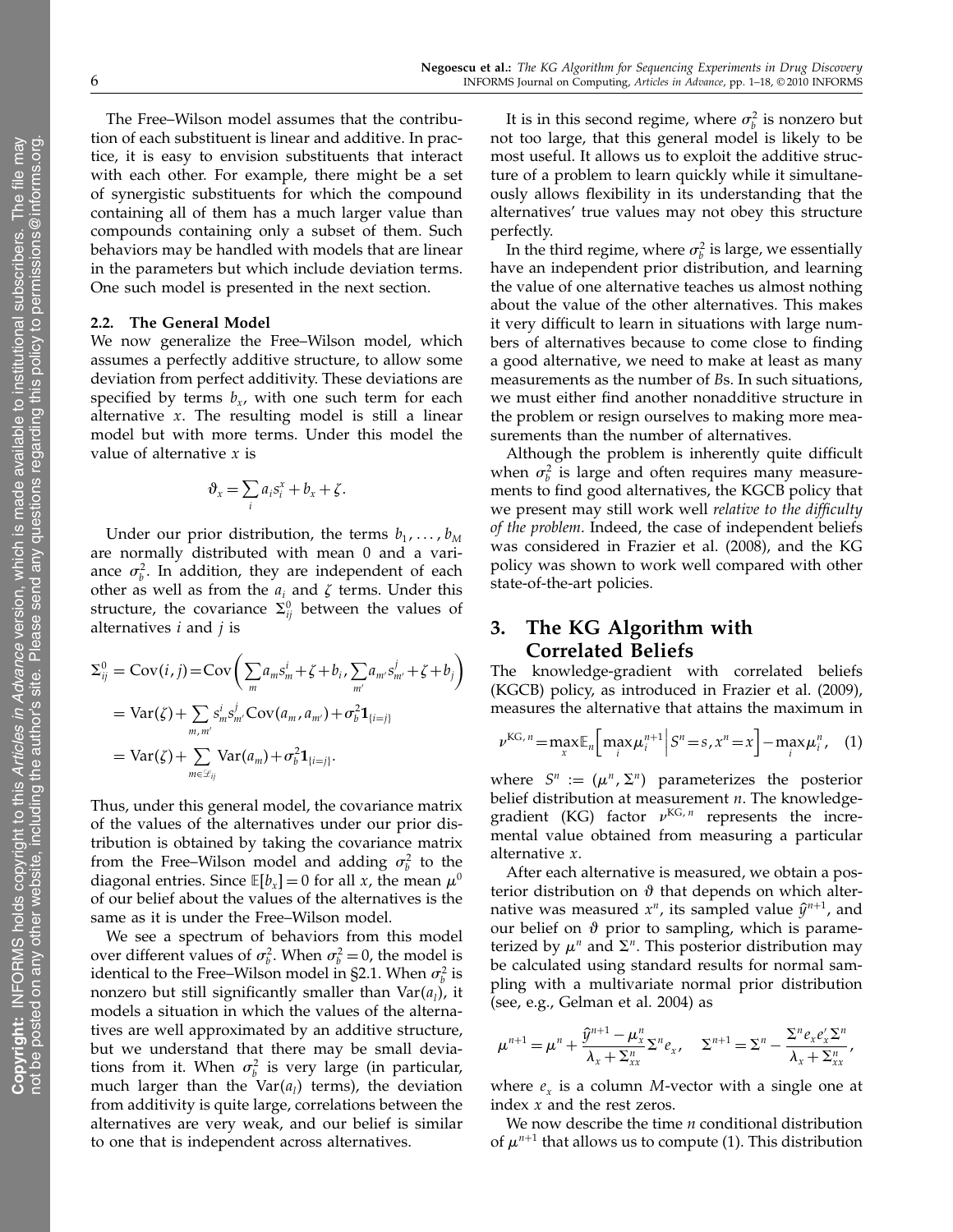16: until loopdone

17:  $A \leftarrow (A, i+1)$ 

18: end for

**Algorithm 2** (Compute helper function  $h$ )

**Require:** Inputs  $p$  and  $q$ .

- 1: Sort  $(p_i, q_i)_{i=1}^M$  such that  $p_i$  are in nondecreasing order and ties broken such that  $p_i \leq p_{i+1}$ if  $q_i = q_{i+1}$
- 2: for  $i=1$  to  $M-1$  do<br>3: if  $q_i = q_{i+1}$  then
- 3: if  $q_i = q_{i+1}$  then<br>4: Remove entr 4: Remove entry *i* from  $(p_i, q_i)_{i=1}^M$
- 5: end if

6: end for

7: Use Algorithm 1 to compute c and A from  $p,q$ 

8: 
$$
p \leftarrow p[A], q \leftarrow q[A], c \leftarrow (c[A], +\infty),
$$
  
 $M \leftarrow \text{length}(A)$ 

$$
M \leftarrow \text{length}(A) 9: h(p,q) \leftarrow \log(\sum_{i=1}^{M-1} (q_{i+1} - q_i) f(-|c_i|)).
$$

Using Algorithm 2, we can compute  $h(\mu^n, \tilde{\sigma}(\Sigma^n, x))$ for any vectors  $\mu^n$  and  $\tilde{\sigma}(\Sigma^n, x)$ . This then allows us to compute the KG factor via (1) for each alternative, the largest of which gives the measurement decision of the KGCB policy. This is summarized in Algorithm 3.

#### **Algorithm 3** (KGCB<sub>1</sub> algorithm)

**Require:** Inputs  $\mu^n$  and  $\Sigma^n$ .

1: for  $x=1$  to length $(\mu^n)$  do<br>2:  $v \leftarrow \mu^n$ 2:  $p \leftarrow \mu^n$ <br>3:  $q \leftarrow \tilde{\sigma}$ () 3:  $q \leftarrow \tilde{\sigma}(\Sigma^n, x)$ <br>4:  $\nu \leftarrow h(p, q)$  % 4:  $\nu \leftarrow h(p,q)$  % use Algorithm 2<br>5: **if**  $x=1$  or  $\nu > \nu^*$  **then** 5: if  $x=1$  or  $\nu > \nu^*$  then<br>6:  $\nu^* \leftarrow \nu$ ,  $x^* \leftarrow x$ 6:  $v^* \leftarrow v, x^* \leftarrow x$ <br>7: end if end if 8: end for

Within Algorithm 3, Algorithm 2 executes M times. Within one execution of Algorithm 2, the sort has complexity  $O(M \log M)$  and Algorithm 1 has complexity  $O(M)$ . Thus, the most computationally demanding step within Algorithm 2 is the sort, and the overall complexity of the KGCB algorithm as computed by Algorithm 3 is  $O(M^2 \log M)$ .

In drug discovery, families of molecules often contain tens or hundreds of thousands of compounds, which makes this algorithm for computing KGCB computationally infeasible. Thus, even though we might very much wish to use the KGCB method to reduce the number of physical measurements that need to be taken, the computational requirements of actually computing the KGCB measurement decisions under the standard algorithm (Algorithm 3) preclude doing so in most cases. The next section describes a first improvement to the standard algorithm that dramatically reduces the computational requirements and allows us to compute KGCB for large numbers of linearly related alternatives such as those encountered in drug discovery.

is multivariate normal, with mean given by the tower property as  $\mathbb{E}_n[\mu^{n+1}] = \mu^n$  and covariance given by the conditional variance formula as  $\tilde{\sigma}(\Sigma^n, x^n)\tilde{\sigma}(\Sigma^n, x^n)'$ , where

$$
\widetilde{\sigma}(\Sigma, x) := \frac{\Sigma e_x}{\sqrt{\lambda_x + \Sigma_{xx}}}.
$$

The details of this computation are given in Frazier et al. (2009).

Thus, the time *n* conditional distribution of  $\mu^{n+1}$ is the same as that of  $\mu^{n+1} = \mu^n + \tilde{\sigma}(\Sigma^n, x^n)Z$ , where Z is any independent one-dimensional standard normal random variable. This allows us to rewrite (1) as

$$
x^{KG}(s) = \underset{x}{\arg\max} \mathbb{E}\Big[\max_{i}(\mu_{i}^{n} + \tilde{\sigma}_{i}(\Sigma^{n}, x^{n})Z)\Big|S^{n}, x^{n} = x\Big] - \underset{x}{\max} \mu_{i}^{n}
$$

$$
= \underset{x}{\arg\max} h(\mu^{n}, \tilde{\sigma}(\Sigma^{n}, x)).
$$

Here, h:  $\mathbb{R}^M \times \mathbb{R}^M \to \mathbb{R}$  is defined by  $h(p,q) =$  $\mathbb{E}[\max_i p_i + q_i Z] - \max_i p_i$ , where p and q are deterministic  $M$  vectors, and again,  $Z$  is any one-dimensional standard normal random variable.

Frazier et al. (2009) provides a method for computing  $h(p, q)$ , which is summarized in Algorithm 2. This algorithm in turn uses Algorithm 1 in an inner loop. In Algorithm 2, the components of  $p$  and  $q$  are sorted and then some are dropped, which results in new vectors  $p'$  and  $q'$  of length  $M'$  and a sequence  $c'$ . These quantities are then used to calculate  $h(p,q)$  via

$$
h(p,q) = \sum_{i=1}^{M'-1} (q'_{i+1} - q'_i) f(-|c'_i|),
$$

where the function f is given by  $f(z) = \Phi(z) + z\phi(z)$ and where  $\Phi$  is the normal cumulative distribution function and  $\phi$  is the normal density.

Algorithm 1 (Compute sequence  $c$  and undominated set A)

**Require:** Inputs  $p$  and  $q$ .

```
1: c_0 \leftarrow -\infty, c_1 \leftarrow +\infty, A \leftarrow \{1\}2: for i=1 to M-1 do
 3: c_{i+1} \leftarrow +\infty<br>4: repeat
           repeat
 5: j \leftarrow A[\text{end}(A)]<br>6: c_i \leftarrow (p_i - p_{i+1})/26: c_j ← (p_j - p_{i+1})/(q_{i+1} - q_j)<br>7: if length(A) ≠ 1 then
 7: if length(A) \neq 1 then<br>8: k = A[\text{end}(A) - 1]8: k = A[\text{end}(A)-1]<br>9: if c_i < c_k then
9: if c_j \leq c_k then<br>10: A \leftarrow A(1,...)10: A \leftarrow A(1, \dots, \text{end}(A)-1)<br>11: loopdone ← false
11: loopdone ← false<br>12: else
                   else
13: loopdone ← true<br>14: end if
                   end if
15: end if
```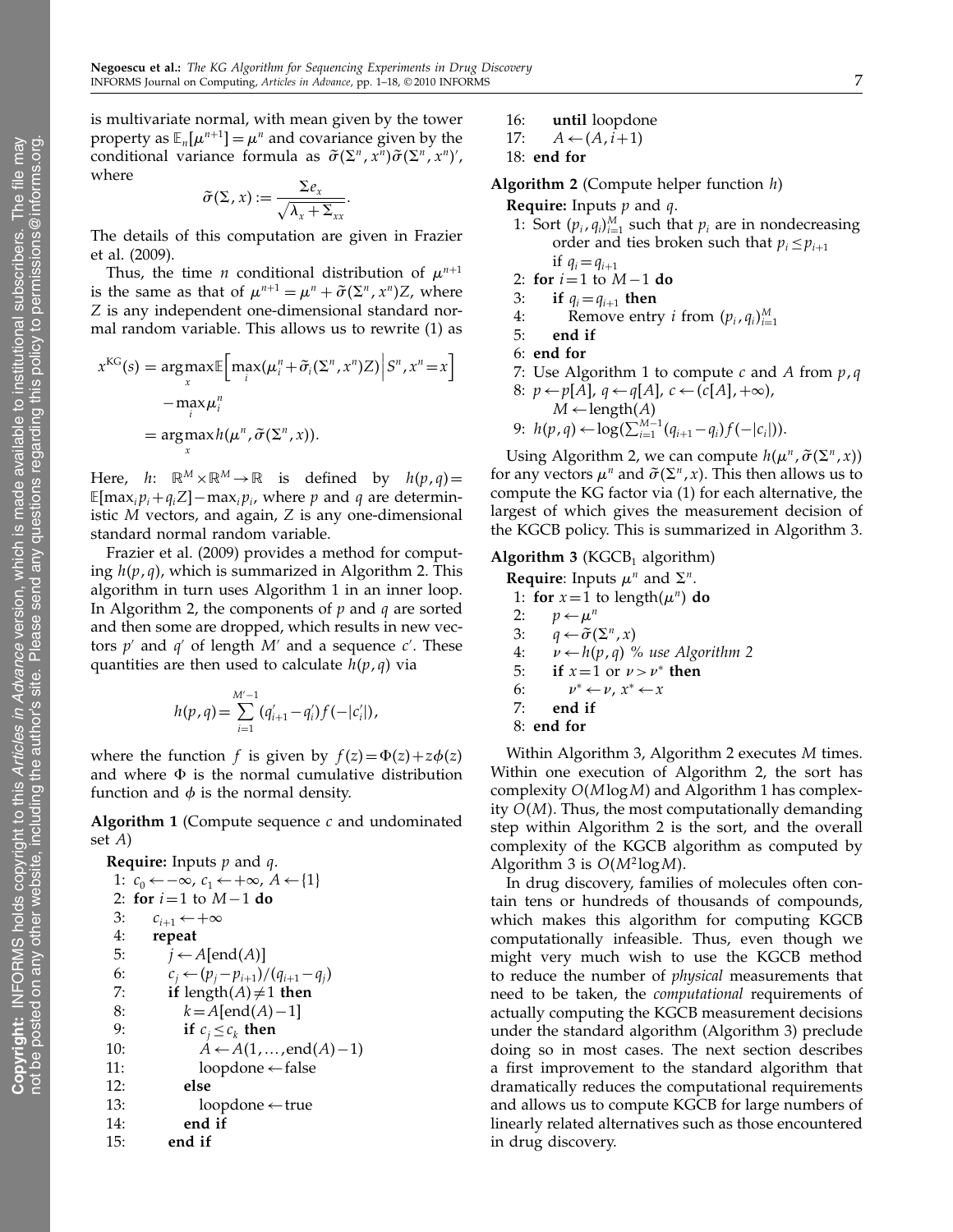# 4. The  $KGCB$ <sub>2</sub> Algorithm

In this section, we present the first of two computational improvements to the standard implementation of KGCB that exponentially reduce the computational and storage requirements of the standard algorithm. The essential idea behind this improvement is to maintain a belief on the attributes themselves instead of on the (much larger) set of alternatives. This greatly improves the efficiency of the KGCB algorithm.

In the subsections that follow, we first describe this improvement in the context of the Free–Wilson model from §2.1, and then we extend the improvement to the general model from §2.2.

#### 4.1. Beliefs on Attributes

In this section we describe how one may maintain a belief on attributes rather than on alternatives in the Free–Wilson model of §2.1.

Let  $\alpha$  be the vector of attribute values  $\alpha = (\zeta, a_1)$ ,  $..., a_k$ ) containing the value of the base molecule and of each substituent, where chemically identical substituents at different locations are given different indices. We assume the linear additive model for modeling structure–value relationships from §2.1, and we let X be a matrix comprised of rows representing the alternative. Each row of X is a vector of zeros and ones of the same length as  $\alpha$ , and each one indicates an attribute that is present in the alternative. The value of this attribute is the corresponding component in  $\alpha$ . In the context of drug discovery, this row contains a single one in the first entry to indicate that the base molecule (whose value is  $\zeta$ ) is present, and then the subsequent entries contain a one for each substituent present. Thus, this row is a one followed by the vector  $s^x$  (defined in §2.1) corresponding to the molecule  $x$  being represented. With these definitions, the true value of the alternatives is  $\vartheta = X\alpha$ .

Any multivariate normal belief on  $\alpha$  induces a multivariate normal belief on  $\vartheta.$  If we have a multivariate normal belief on  $\alpha$  with the  $(k+1)$ -dimensional mean vector  $\theta$  and the  $(k+1) \times (k+1)$  covariance matrix C,

$$
\alpha \sim \mathcal{N}(\theta, C), \tag{2}
$$

we then have the mean of the values of the alternatives given by  $\mathbb{E}[\vartheta] = X\theta$ . The covariance between the values of the alternatives is given by

$$
Cov(\vartheta_i, \vartheta_j) = Cov\left(\sum_k X_k^i \alpha_k, \sum_k X_k^j \alpha_k\right)
$$
  
= 
$$
\sum_{k,k'} X_k^i X_{k'}^j Cov(\alpha_k, \alpha_{k'}) = \sum_{k,k'} X_k^i X_{k'}^j C_{k,k'}
$$
  
= 
$$
e_i^T X C X^T e_j,
$$

where  $e_i$  is, as before, a column vector of length the size of our alternative database, with a one on position  $i$  and zeros everywhere else. Thus, the belief induced on  $\vartheta$  by (2) is

$$
\vartheta \sim \mathcal{N}(X\theta, XCX^T). \tag{3}
$$

Having described how a generic multivariate normal prior distribution on  $\alpha$  induces a multivariate normal prior distribution on  $\vartheta$ , we begin with a prior distribution on  $\alpha$  with mean vector  $\theta^0$  and covariance matrix  $C^0$ . Thus, the parameters of the induced prior distribution on  $\vartheta$  are  $\mu^0 = X\theta^0$  and  $\Sigma^0 = XC^0X'$ . We similarly define  $\theta^n$  and  $C^n$  be the mean vector and covariance matrix, respectively, of the posterior belief distribution on  $\alpha$  after *n* measurements. This posterior belief distribution is also multivariate normal, and we have  $\mu^n = X\theta^n$  and  $\Sigma^n = XC^nX'$ .

There exists a recursive expression for  $\theta^n$  and  $C^n$ that is similar to the recursive expression for  $\mu^n$ and  $\Sigma<sup>n</sup>$  given in §3. Before providing this expression, we first introduce some additional notation. Let  $\tilde{x}^n =$  $(\tilde{x}_0^n; \tilde{x}_1^n; \ldots; \tilde{x}_k^n)^T$  be a column vector of zeros and ones describing the alternative  $x^n \in \{1, ..., M\}$  that was measured at iteration *n*, where  $\tilde{x}_0^n = 1$  represents the presence of the base alternative and  $\tilde{x}_i^n$  is one for those attributes *i* present in alternative  $x^n$  and zero otherwise. For instance, if the alternative we choose to measure at iteration 1 is the alternative in the toy example in Figure 1 having attribute  $B$  at site  $X$  and attribute C at site Y, then  $\tilde{x}^1 = (1, 0, 1, 1, 0)^T = (1, s^{BC})^T$ . In addition, define  $\hat{\epsilon}^{n+1} = y^{n+1} - (\theta^n)^T \tilde{x}^n$  and  $\gamma^n = \lambda_{x^n} +$  $(\tilde{x}^n)^T C^n \tilde{x}^n$ . Then, the following updating equations result from standard expressions for normal sampling of linear combinations of attributes (see, e.g., Powell 2007):

$$
\theta^{n+1} = \theta^n + \frac{\hat{\epsilon}^{n+1}}{\gamma^n} C^n \tilde{x}^n,
$$
  
\n
$$
C^{n+1} = C^n - \frac{1}{\gamma^n} \left( C^n \tilde{x}^n (\tilde{x}^n)^T C^n \right).
$$
\n(4)

When the number of substituents is large, maintaining  $\theta^n$  and  $C^n$  through this recursive expression is much more efficient than maintaining  $\mu^n$  and  $\Sigma^n$ through the recursive expression in §3. This is because the dimension of  $\Sigma<sup>n</sup>$  is equal to the number of alternatives, which grows exponentially with the number of substituents per site. For a set of compounds with five sites and nine possible substituents at each site (to make 10 possible choices at each site, including the possibility of attaching no substituent), the number of possible compounds is  $10<sup>5</sup>$  compared with only 45 total substituents. In this case,  $\Sigma$ <sup>n</sup> is  $10^5 \times 10^5$ , whereas  $C<sup>n</sup>$  is only  $46 \times 46$  (we add 1 to 45 to account for the base molecule).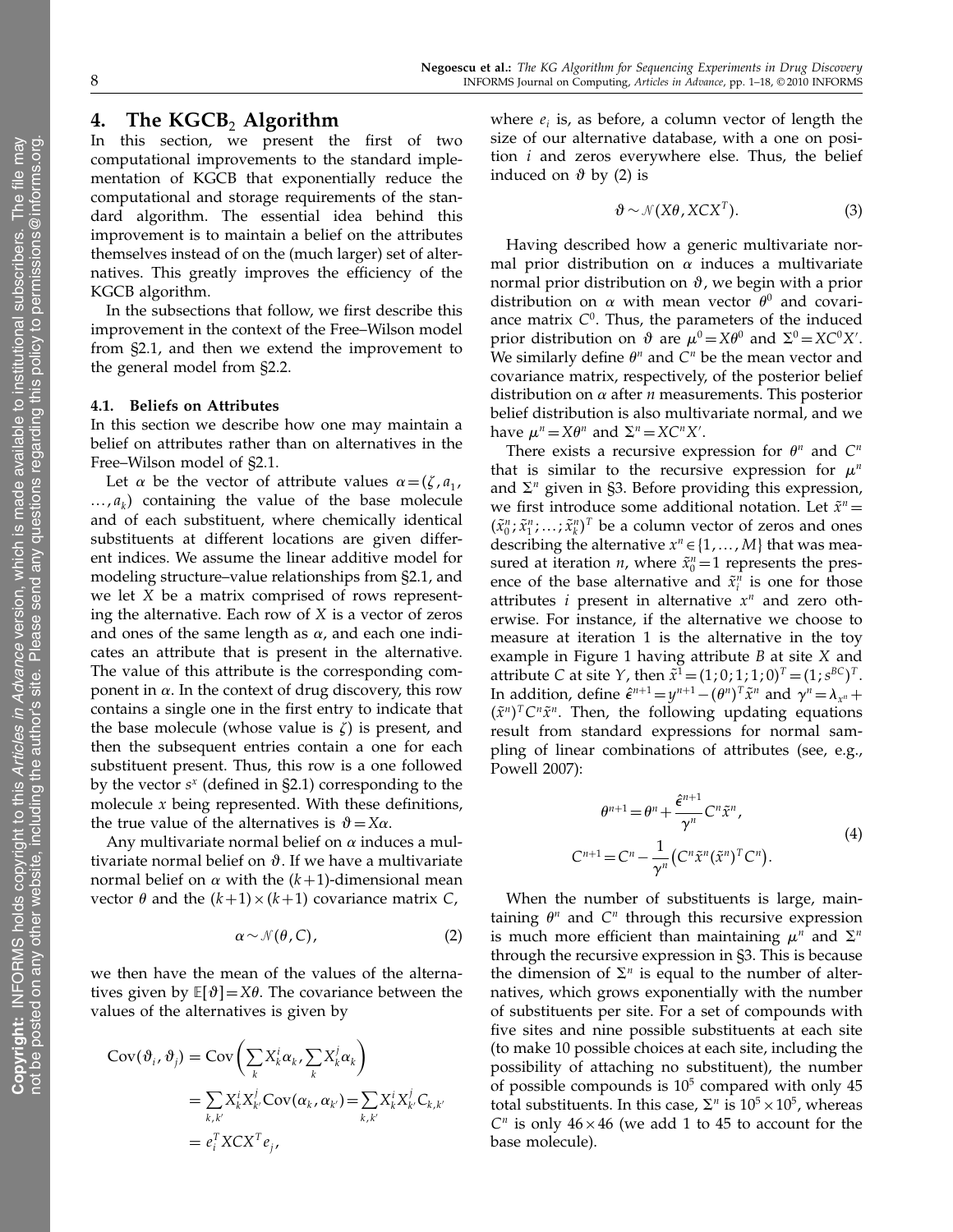## 4.2. Implementation of the  $KGCB<sub>2</sub>$  Algorithm

Because  $\theta^n$  and  $C^n$  are much smaller and easier to maintain than  $\mu^n$  and  $\Sigma^n$ , there is significant computational and storage savings to be achieved by calculating the KGCB policy from these inputs directly rather than from  $\mu^n$  and  $\Sigma^n$ .

To accomplish this, we recall from §4.1 that  $\mu^n$  and  $\Sigma^n$  may be written in terms of  $\theta^n$  and  $C^n$  as  $\mu^n = X\theta^n$ and  $\Sigma^n = XC^nX^T$ . We also recall that  $\Sigma^n$  enters into the computation of the KG factor for alternative *x*,  $v_x^{\text{KG}} =$  $h(\mu^n, \tilde{\sigma}(\Sigma^n, x))$ , only through  $\tilde{\sigma}(\Sigma^n, x)$ . This quantity is given by  $\widetilde{\sigma}(\Sigma^n, x) = \Sigma^n e_x \big/ \sqrt{\lambda_x + \Sigma^n_{xx}}$ , which depends only on row x in  $\Sigma<sup>n</sup>$  and not on the entire matrix. To facilitate describing these computations, we define  $A_{x_i}$  to be row x from generic matrix A. Then, the required row of  $\Sigma^n$  may be computed from  $C^n$  as

$$
\Sigma_{x,\cdot}^n = (XC^nX^T)e_x = (XC^n)X_{x,\cdot}^T.
$$

By calculating row x of  $\Sigma<sup>n</sup>$  from  $C<sup>n</sup>$ , calculating  $\tilde{\sigma}(\Sigma^n, x)$  from this row vector, and then computing the KG factor from  $\tilde{\sigma}(\Sigma^n, x)$  and  $\mu^n$ , we obtain the KG factor while completely avoiding any computations with matrices of size  $M \times M$ . This is summarized in Algorithm 4.

Algorithm  $4$  (KGCB<sub>2</sub> algorithm)

**Require:** Inputs  $\theta^n$ ,  $C^n$ , and X. 1:  $\mu^n \leftarrow X\theta^n$ 2:  $B \leftarrow XC^n$ 3: for  $x=1$  to M do<br>4:  $\Sigma_x^n \leftarrow BX_x^T$ 4:  $\Sigma_{x,\cdot}^n \leftarrow BX_{x,\cdot}^T$ 5:  $a \leftarrow \mu^n$ 6:  $b \leftarrow \sum_{x}^{n} / \sqrt{\lambda_x + \sum_{x}^{n}}$ 7:  $v \leftarrow h(a, b)$  % use Algorithm 2<br>8: **if**  $x = 1$  or  $v > v^*$  **then** 8: if  $x=1$  or  $\nu > \nu^*$  then<br>9:  $\nu^* \leftarrow \nu, x^* \leftarrow x$ 9:  $v^* \leftarrow v, x^* \leftarrow x$ <br>10: end if end if 11: end for

Algorithm 4 is similar to Algorithm 3; the main differences are Step 1, which retrieves the mean belief on alternatives from the mean of the belief on attributes, and Steps 2 and 4, which together retrieve the covariance of the belief on alternatives from the covariance of the belief on attributes. The B matrix used in the second and third operations caches  $XC<sup>n</sup>$ , which does not depend on the measurement  $x$  being considered in the loop.

Algorithm 4 significantly improves on Algorithm 3 because it computes only  $\Sigma_{x_i}^n$ , a column vector, instead of the full matrix  $\Sigma<sup>n</sup>$ . This is particularly significant when there are many alternatives. If there were  $10<sup>6</sup>$  alternatives, we would create a vector of size  $10^6 \times 1$  instead of a matrix of size  $10^6 \times 10^6$ .

#### 4.3. Extension to the General Model

This first computational improvement, which has been described thus far in the context of the Free– Wilson model, can also be implemented for the general model.

To do so, we must maintain a belief about the  $b<sub>r</sub>$ terms together with our belief about  $\zeta$  and the  $a_i$ terms. Although the number of  $b_x$  terms is equal to the number of compounds, which is generally very large, we need only to maintain a mean vector and covariance matrix for only those  $b<sub>x</sub>$  terms corresponding to alternatives that we have measured. If we have not measured a particular alternative  $x$  by time  $n$ , then our posterior belief distribution on  $b_x$  will have the same marginal distribution that it had under the prior distribution and will remain independent of  $\zeta$ , the  $a_i$  terms, and all other deviation terms. Thus, by explicitly maintaining a belief about  $\zeta$ ,  $a_1$ ,...,  $a_k$ , and only those  $b_x$  terms for compounds we have measured, we can reconstruct our belief as needed about those deviation terms that we are not explicitly tracking.

Toward this end, let us define a vector  $\alpha_n$  that contains  $\alpha = (\zeta, a_1, ..., a_k)$  and the  $b_x$  for x ranging over the unique alternatives in  $x^0$ , ...,  $x^{n-1}$ . This vector plays the role that  $\alpha$  plays in §4.1. Let  $\theta^n$  and  $C^n$ be the mean and variance, respectively, of our time  $n$ posterior belief distribution on  $\alpha_n$ . Note that  $\alpha_0 = \alpha$ ,  $\theta^0 = (\mathbb{E}[\zeta], \mathbb{E}[a_1], \dots, \mathbb{E}[a_k])$ , and  $C^0$  is a diagonal matrix whose diagonal is  $(E[\zeta], E[a_1], \ldots, E[a_k])$ .

Before providing recursive expressions for  $\theta^n$  and  $C^n$ ,  $C^{n-1}$ , we first define two quantities,  $\tilde{\theta}^{n-1}$  and  $\tilde{C}^{n-1}$ . If we have previously measured alternative  $x^n$ , so  $x^n \in$  $\{x^0, \ldots, x^{n-1}\}\$ , then let  $\hat{\theta}^{n-1} = \theta^{n-1}$  and  $\hat{C}^{n-1} = C^{n-1}$ . If we have not previously measured  $x^n$ , then let  $\theta^{n-1}$ be the column vector obtained by appending a scalar zero to  $\theta^{n-1}$ , and let  $\tilde{C}^{n-1}$  be the  $(1+k+n)\times(1+k+n)$ matrix obtained from the  $(k+n) \times (k+n)$  matrix  $C^{n-1}$ by adding one extra row and column after the last row and column of  $C^{n-1}$ . This extra row and column is all zeros, except for the diagonal entry, which is  $\sigma_b^2$ . These quantities  $\theta^{n-1}$  and  $C^{n-1}$  are constructed so that our time  $n-1$  posterior belief distribution on  $\alpha_n$  is  $\mathcal{N}(\theta^{n-1}, \mathbb{C}^{n-1})$ . In addition, let  $\tilde{x}^n$  be a column vector of zeros and ones, with a one at exactly those indices of  $\alpha^{n+1}$  for which the alternative  $x^n$  contains the corresponding base alternative, substituent, or deviation term. We also define  $\hat{\epsilon}^{n+1} = y^{n+1} - (\hat{\theta}^n)^T \tilde{x}^n$ and  $\gamma^n = \lambda_{x^n} + (\tilde{x}^n)^T C^n \tilde{x}^n$ . With these definitions, we may update  $\theta^{n+1}$  and  $C^{n+1}$  recursively from  $\theta^n$  and  $C^n$ (via  $\tilde{\theta}^n$  and  $\tilde{C}^n$ , respectively) as

$$
\theta^{n+1} = \tilde{\theta}^n + \frac{\hat{\epsilon}^{n+1}}{\gamma^n} \tilde{C}^n \tilde{x}^n, \tag{5}
$$

$$
C^{n+1} = \tilde{C}^n - \frac{1}{\gamma^n} (\tilde{C}^n \tilde{x}^n (\tilde{x}^n)^T \tilde{C}^n).
$$
 (6)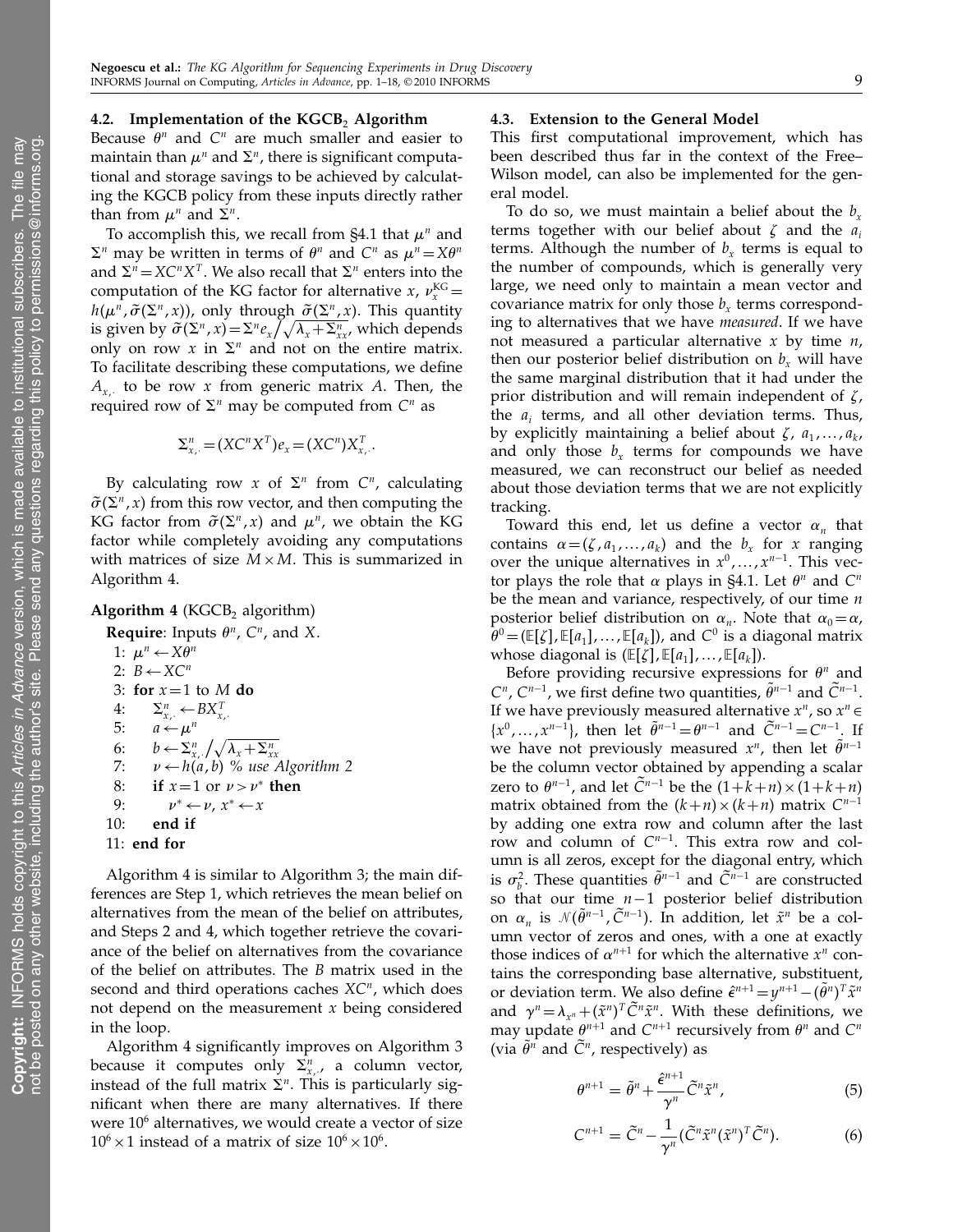These updating equations allow us to maintain our belief about  $\alpha_n$  in a computationally efficient way, which is analogous to the way in which we were able to recursively maintain our belief about  $\alpha$  in §4.1.

We now show how KG factors may be computed from a belief on  $\alpha_n$  parameterized by  $\theta^n$  and  $C^n$ . Because the KG factor is given by  $v_r = h(\mu^n, \tilde{\sigma}(\Sigma^n, x))$ , it is enough to compute  $\mu^n$  and  $\tilde{\sigma}(\Sigma^n, x)$  efficiently (without computing the much larger matrix  $\Sigma<sup>n</sup>$ ) and then use the standard implementation of  $h$ . The first term  $\mu^n$  does not depend on x and is given by

## $\mu^n = X^n \theta^n$ ,

where  $X^n$  is a  $M \times |\alpha_n|$  matrix of zeros and ones whose each row corresponds to an alternative and has a one for the base alternative and each substituent and deviation term from  $\alpha_n$  contained within the alternative. To compute the second term  $\tilde{\sigma}^n(\Sigma^n, x)$ , fix  $x^n = x$  and the corresponding  $\alpha_{n+1}$  and  $\tilde{C}^n$  resulting from this choice of  $x^n$ . Let  $\overline{X}^n$  be a  $M \times |\alpha_{n+1}|$  matrix that is similar to  $X<sup>n</sup>$ , except that it maps alternatives to components of  $\alpha_{n+1}$  rather than  $\alpha_n$ . That is, each row of  $\bar{X}^n$  corresponds to an alternative and has a one for the base alternative and each substituent and deviation term from  $\alpha_{n+1}$  contained within the alternative. Then, observe that the beliefs about those  $b_x$  not included in  $\alpha_{n+1}$  will not change as a result of measuring  $x^n$ , and so  $\tilde{\sigma}(\Sigma^n, x^n)$ , which is the standard deviation of the change in beliefs about the values of the alternatives, is not affected by these deviation terms not included in  $\alpha_{n+1}$ . We can thus compute  $\tilde{\sigma}(\Sigma^n, x^n)$  by dropping these left-out deviation terms. In such a model in which these deviation terms outside  $\alpha_{n+1}$  have been left out of the model, the xth column of  $\Sigma^n$  is

$$
\Sigma_{x_i}^n = (\widetilde{X}^n \widetilde{C}^n)(\widetilde{X}_{x_i}^n)^T,
$$

and  $\tilde{\sigma}(\Sigma^n, x^n)$  may be computed from this vector via  $\tilde{\sigma}(\Sigma^n, x) = \Sigma^n e_x / \sqrt{\lambda_x + \Sigma^n_{xx}}$ . The resulting method of computing the KGCB policy is summarized in Algorithm 5.

## Algorithm 5 (General  $KGCB<sub>2</sub>$  algorithm)

Require: Inputs <sup>n</sup>, C<sup>n</sup>, and X<sup>n</sup> 1: <sup>n</sup>←Xnn 2: for x=1 to M do 3: Compute C<sup>n</sup> from C<sup>n</sup> and x 4: n x·←XnCnX<sup>n</sup> x· T 5: a←<sup>n</sup> 6: b← <sup>n</sup> x· x+ n xx 7: ←hab % use Algorithm 2 8: if x=1 or ><sup>∗</sup> then 9: ∗← x∗←x 10: end if 11: end for

With these expressions, we may compute the KG factor for alternative  $x$  in the general model without

explicitly computing a covariance matrix  $\Sigma^n$ . The dimensionality of the objects  $\theta^n$  and  $C^n$  that we must retain in memory is the sum of  $1+k$  together with the number of unique alternatives measured. When the number of measurements that can be made is much smaller than the number of alternatives—as it is in drug discovery—this is a significant savings.

# 5. The  $KGCB<sub>3</sub>$  Algorithm for the Free–Wilson Model

We now return from the general model to consider only the Free–Wilson model from §2.1. When using this model, we may compute the KGCB policy with even greater efficiency than has been described thus far. This further improvement has at its heart Proposition 1.

This proposition states that the calculation of each KG factor, which would ordinarily require us to consider the entire family of molecules, may be decomposed into the sum of a set of much smaller and easier-to-compute KG factors. Each of these smaller KG factors is the KG factor that would result from a base molecule with substituents only at a single site. Because the number of compounds grows exponentially with the number of substituents per site, and because of the complexity of computing a KG factor scales as  $O(s \log s)$ , where s is the number of substituents considered, this decomposition dramatically reduces the computational effort required to compute a KG factor. Although the KGCB policy still needs to calculate the KG factor that corresponds to each possible measurement to find the largest one, faster calculation of each KG factor makes the overall computation much faster as well.

Before we state Proposition 1, recall that  $\theta_j^n = \mathbb{E}_n[a_j]$ and  $\theta_0^n = \mathbb{E}_n[\zeta]$  are the means of the time *n* posterior belief distribution on the value of substituent  $j$  and the base molecule, respectively, and that  $L(j)$  is the site at which substituent  $j$  may be placed. Additionally, let  $A_{\ell} \in \{i: L(i) = \ell\}$  so that  $A_{\ell}$  is a vector containing those substituents that may be placed at site  $\ell$ .

PROPOSITION 1. Under the Free–Wilson model,

$$
\nu_x^{n,KG} = \sum_{\ell} h\big((\theta_i^n)_{i \in A(\ell) \cup \{-1\}}, (\tilde{\sigma}_{xi}^n)_{i \in A(\ell) \cup \{-1\}}\big),
$$

where  $(\tilde{\sigma}_{xi}^n t)_n^2 := \text{Var}_n[\theta_i^{n+1} | x^n = x]$  for  $i > 0$  and  $\theta_{-1}^n =$  $\tilde{\sigma}_{x,-1}^n = 0.$ 

PROOF. We write

$$
\max_{x'} \mu_{x'}^{n+1} = \max_{x'} \mathbb{E}_{n+1} \bigg[ \sum_{j} a_j s_j^{x'} + \zeta \bigg] = \max_{x'} \sum_{i} \theta_i^{n+1} s_i^{x} + \theta_0^{n+1}
$$

$$
= \max_{x'} \sum_{\ell} \bigg( \sum_{i} \theta_i^{n+1} \mathbf{1}_{\{L(i) = \ell\}} \bigg) + \theta_0^{n+1}
$$

$$
= \sum_{\ell} \max_{i \in A(\ell) \cup \{-1\}} \theta_{\ell i}^{n+1} + \theta_0^{n+1},
$$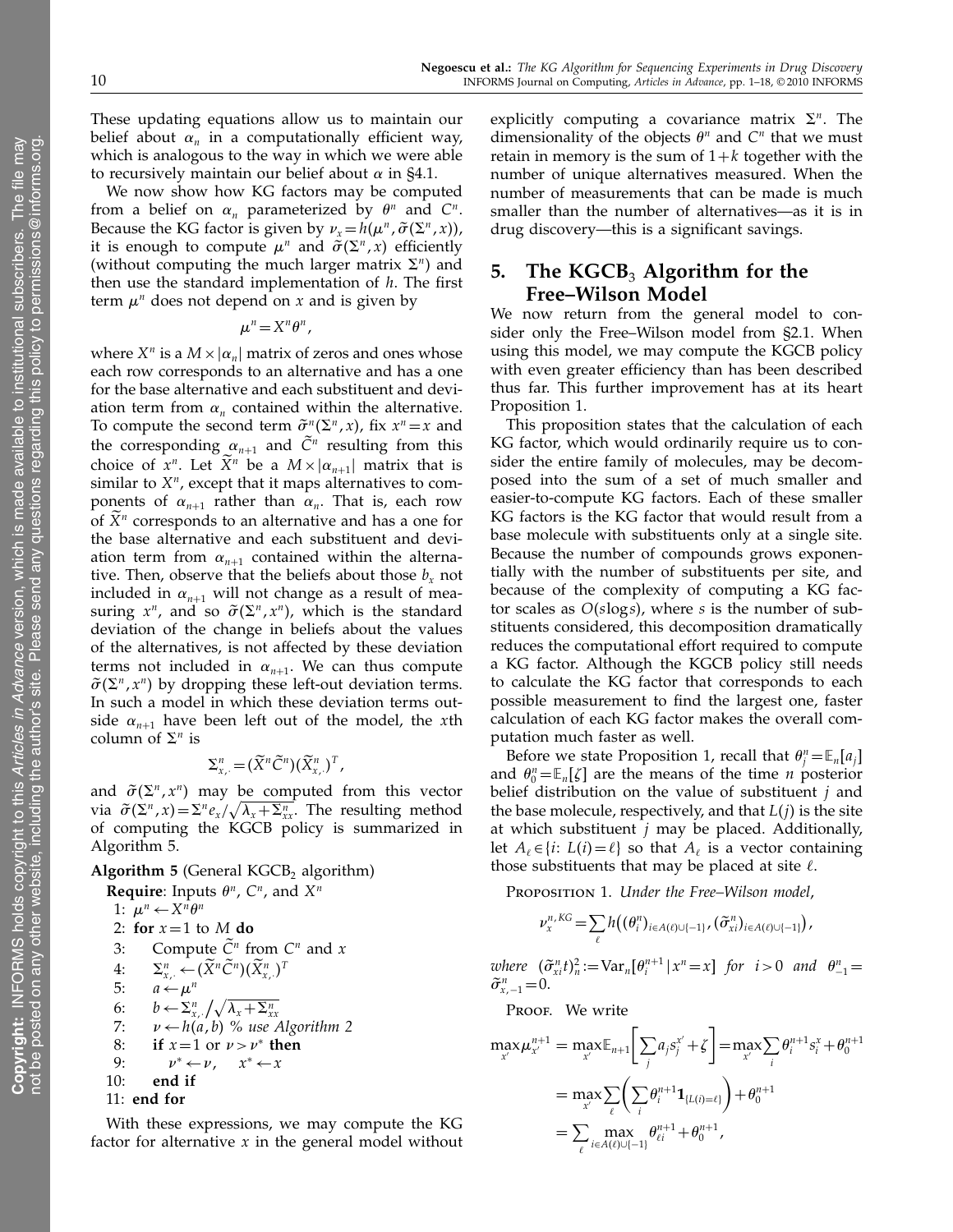where  $\theta_{\ell-1}^{n+1}$  is defined to be 0, and where the crucial final step occurs because the maximum over  $x'$  is achieved by the  $x'$  that places the substituent with the largest estimated value in each site (or no substituent in a site, corresponding to  $i=-1$ , if all the estimates at that site are negative). Substituting this expression for  $\max_{x'} \mu_{x'}^{n+1}$  and noting that the tower property implies  $\mathbb{E}_n[\theta_0^{n+1}] = \mathbb{E}_n[\mathbb{E}_{n+1}[\zeta]] = \mathbb{E}_n[\zeta] = \theta_0^n$ , we obtain

$$
\mathbb{E}_n \bigg[ \max_{x'} \mu_{x'}^{n+1} \bigg] = \mathbb{E}_n \bigg[ \sum_{\ell} \max_{i \in A(\ell) \cup \{-1\}} \theta_i^{n+1} + \theta_0^{n+1} \bigg]
$$

$$
= \mathbb{E}_n \bigg[ \sum_{\ell} \max_{i \in A(\ell) \cup \{-1\}} \theta_i^{n+1} \bigg] + \theta_0^n.
$$

Then, noting that  $\max_{x'} \mu_{x'}^n = \sum_{\ell} \max_{i \in A(\ell) \cup \{-1\}} \theta_{\ell i}^n + \theta_0^n$ by an argument similar to the one for  $\max_{x'} \mu_{x'}^{n+1}$ , we have

$$
\nu_x^{n,KG} = \left(\sum_{\ell} \mathbb{E}_n \left[\max_{i \in A(\ell) \cup \{-1\}} \theta_i^{n+1} \middle| x^n = x\right] + \theta_0^n\right) - \left(\sum_{\ell} \max_{i \in A(\ell) \cup \{-1\}} \theta_i^n + \theta_0^n\right) = \sum_{\ell} \mathbb{E}_n \left[\max_{i \in A(\ell) \cup \{-1\}} \theta_i^{n+1} \middle| x^n = x\right] - \max_{i \in A(\ell) \cup \{-1\}} \theta_i^n.
$$

Because the joint distribution of  $(\theta_i^{n+1})_{i \in A(\ell)}$  conditioned on  $\mathcal{F}_n$  and  $x^n = x$  is the same as that of the  $\mathcal{F}_n$  conditional distribution of  $(\theta_i^n + \tilde{\sigma}_{xi}^n Z)_{i \in A(\ell)}$ , where Z is a one-dimensional standard normal random variable, and because  $\theta_{-1}^{n+1} = 0 = \theta_1^n + \tilde{\sigma}_{xi}^n Z$  almost surely, we substitute for  $\theta_i^{n+1}$  and

$$
\nu_x^{n,\text{KG}} = \sum_{\ell} \mathbb{E}_n \Big[ \max_{i \in A(\ell) \cup \{-1\}} \theta_i^n + \tilde{\sigma}_{xi}^n Z \Big] - \max_{i \in A(\ell) \cup \{-1\}} \theta_i^n
$$

$$
= \sum_{\ell} h\big((\theta_i^n)_{i \in A(\ell) \cup \{-1\}} \setminus (\tilde{\sigma}_{xi}^n)_{i \in A(\ell) \cup \{-1\}}\big). \quad \Box
$$

To actually use the decomposition property inherent in this Proposition 1, we must first compute  $\tilde{\sigma}_{xi}^{n}$ . We have  $(\tilde{\sigma}_{xi}^n)^2 = \text{Var}_n[\mathbb{E}_{n+1}[a_i]|x^n = x]$ , which, using the conditional variance formula and the fact that  $\mathbb{E}_n[\text{Var}_{n+1}[a_i]] = \text{Var}_{n+1}[a_i]$ , becomes

$$
(\tilde{\sigma}_{xi}^n)^2 = \text{Var}[a_i] - \text{Var}[a_i | x^n = x].
$$

We have  $Var_n[a_i] = C_{ii}^n$ , and by (4),

$$
\operatorname{Var}_{n+1}[a_i] = e_i^T C^{n+1} e_i = e_i^T \left[ C^n - \frac{1}{\gamma^n} C^n \tilde{x}^n (\tilde{x}^n)^T C^n \right] e_i
$$
  
= 
$$
C_{ii}^n - \frac{e_i^T C^n \tilde{x}^n (\tilde{x}^n)^T C^n e_i}{\lambda_{x^n} + (\tilde{x}^n)^T C^n \tilde{x}^n}.
$$

Therefore,

$$
(\widetilde{\sigma}_{xi}^n)^2 = \frac{e_i^T C^n \widetilde{x}^n (\widetilde{x}^n)^T C^n e_i}{\lambda_{x^n} + (\widetilde{x}^n)^T C^n \widetilde{x}^n},
$$

which gives the vector  $\tilde{\sigma}_{x,\cdot}^n$ , with *i* ranging over *all* the substituents (not just those corresponding to a particular site) as

$$
\tilde{\sigma}_{x_{\prime}}^n = \frac{C^n \tilde{x}^n}{\sqrt{\lambda_{x^n} + (\tilde{x}^n)^T C^n \tilde{x}^n}}.
$$
\n(7)

We summarize the resulting implementation below in Algorithm 6.

Algorithm 6 (KGCB<sub>3</sub> algorithm)

**Require:** Inputs  $\theta^n$ ,  $C^n$ , and X

1: for  $x=1$  to M do  $2\colon\quad \widetilde{\sigma}_{x,\cdot}^n \leftarrow \frac{C^n\tilde{x}^n}{\sqrt{\lambda_{x^n}+(\tilde{x}^n)^T C^n\tilde{x}^n}}$ 3:  $v_x \leftarrow 0$ 4: for  $\ell = 1$  to L do<br>5:  $p \leftarrow (\theta_i^n)_{i \in A(\ell) \cup \ell - 1}$ 5:  $p \leftarrow (\theta_i^n)_{i \in A(\ell) \cup \{-1\}}$ 6:  $q \leftarrow (\tilde{\sigma}_{xi}^n)_{i \in A(\ell) \cup \{-1\}}$ 7:  $v_x \leftarrow v_x + h(p,q)$  % use Algorithm 2<br>8: **end for** end for 9: if  $x=1$  or  $\nu_x > \nu^*$  do<br>10:  $\nu^* \leftarrow \nu_{x}$ ,  $x^* \leftarrow x$ 10:  $v^* \leftarrow v_x$ ,  $x^* \leftarrow x$ <br>11: **end if** end if 12: end for

If there are *l* dimensions with  $M_l$  substituents that can be placed at each dimension, the number of total alternatives is  $M = (M_l)^l$ . The computational complexity of Algorithm 4 is  $O(M^2 \ln M)$ , which is equivalent to  $O(l(M_l)^{2l}\ln(M_l))$ . The computational complexity of Algorithm 6, on the other hand, is  $O((M_l)^l l(M_l) \ln(M_l))$ because the outer loop executes  $(M_l)^l$  times while the inner loop executes *l* times and takes  $O((M_l) \ln(M_l)).$ Thus the efficient implementation has a computational complexity of  $O(l(M_l)^{l+1} \ln(M_l))$  compared with  $O(l(M_l)^{2l}\ln(M_l))$  for the previous implementation.

# 6. Empirical Study

We simulate the performance of the KGCB algorithm using data from a previously published QSAR study of narcotic analgetics by Katz et al. (1977) that uses the Free–Wilson model. Their paper contains a set of 6,7-benzomorphans, which have five sites at which substituents can be attached. The molecule is shown in Figure 2. At the site labeled  $R_1$ , there are 11 possible substituents (together with  $H$ ); at site  $R_2$ , there are 8 possible substituents; at site  $R_3$ , there are 5 possible substituents; at site  $R<sub>4</sub>$ , there are 6 possible substituents; and at site  $R_5$ , there are 11 possible substituents. The collection of compounds resulting from choosing a substituent at each site contains  $11 \times 8 \times$  $5 \times 6 \times 11 = 29,040$  compounds. In addition, each compound can be charged positively or negatively or be neutral, which brings the number of compounds to 87,120. Katz et al. (1977) provide experimentally observed activity values for 99 of these compounds.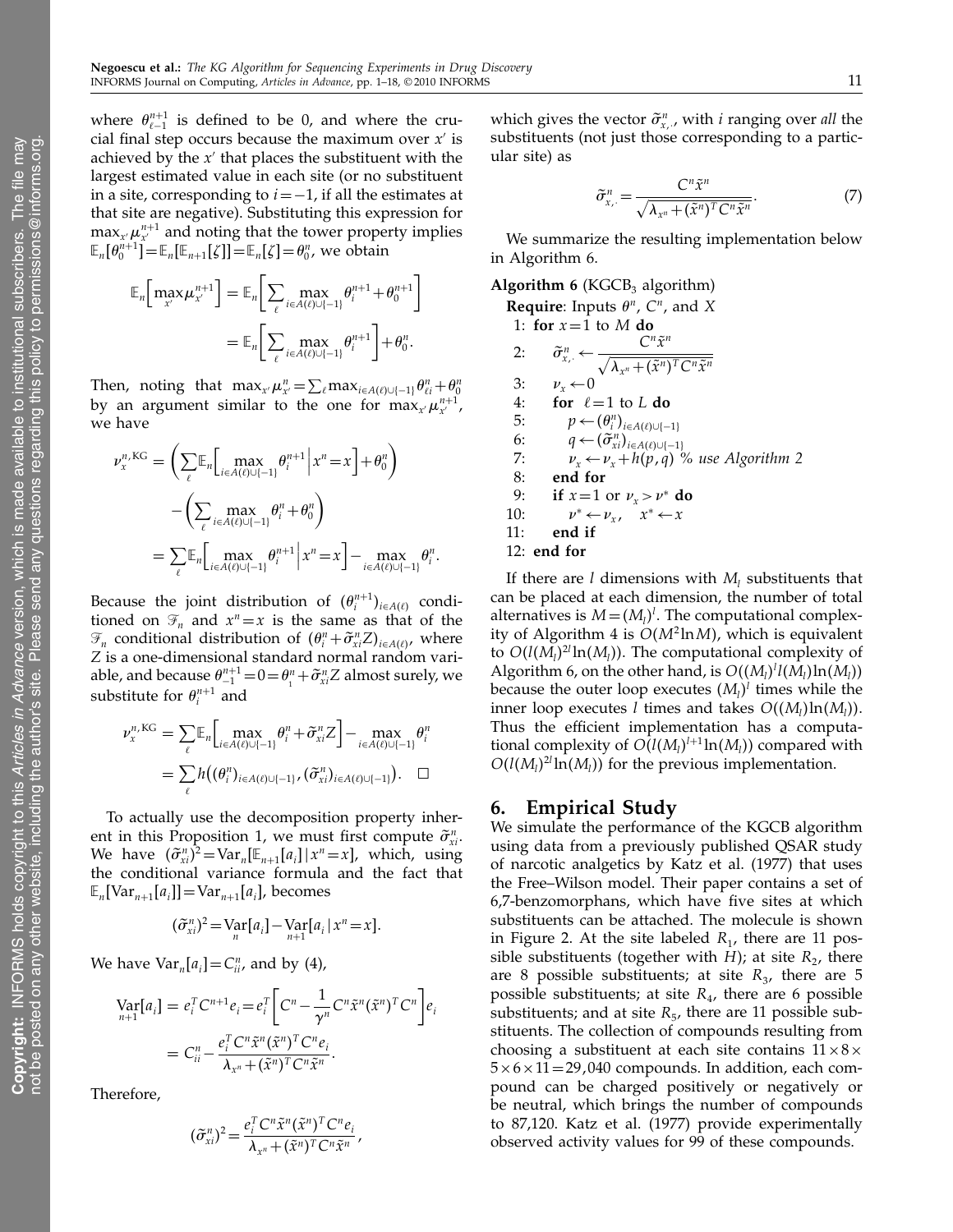

Figure 2 An Example of Substituent Locations (Marked with  $R_1, ..., R_5$ )

Source. Reprinted with permission from Katz et al. (1977). Copyright 1977 American Chemical Society.

In §6.1, we describe methods for choosing the prior distribution on the values of this collection of compounds. In §6.2, we present an empirical study of the performance of KGCB on this collection of compounds and compare it against two other policies. In §6.3, we discuss other policies that we did not compare but could be included in a more extensive empirical study.

# 6.1. Prior Distribution on the Substituent Contributions

When choosing a prior distribution, one may be working with experienced practitioners who may be able to articulate their prior distributions on the values of compounds or substituents. In many cases, however, even if one is quite experienced in drug discovery or is working with those who are quite experienced, it may be difficult to articulate prior beliefs. In such cases, it is useful to have a method for setting the prior distribution from some other source, such as previous measurements of families of molecules that may be completely different from the one to which drug discovery effort is being applied. We now present one such method that may be used with either the Free–Wilson model or the general model.

We first discuss prior distributions for the Free– Wilson model. Our method of choosing a prior distribution supposes that there exists a large population of substituent values in nature and that nature has drawn independently at random from this population the particular substituent values to create the family of compounds being investigated. We suppose that we may approximate the distribution of values within this population with a normal distribution whose mean and variance we can estimate. A method of estimation is discussed below.

Our method also supposes that we began with a noninformative belief on the value  $\zeta$  of the base molecule. This belief was subsequently updated by a

laboratory measurement that provided an informative belief on the value of the base molecule that we will use within our prior distribution. The mean of this belief is the value of this measurement, and its variance is the variance of the measurement noise. A measurement of the base molecule is generally available in practice, because a molecule is usually chosen to have its space of chemical derivatives searched because it performed well on an initial screening of many chemically dissimilar molecules.

Given these suppositions, our prior distribution is given by taking  $\theta_0^0$  and  $C_{00}^0$  to be the value and measurement variance, respectively, of our previous measurement of the base molecule, and by taking  $\theta_i^0$  and  $C_{ii}^0$  for  $i > 0$  to be the estimated mean and variance, respectively, of the population of substituents. Our independence supposition causes the off-diagonal terms of  $C^0$  to be zero. These values for  $\theta^0$  and  $C^0$  specify a prior distribution as discussed in §4.1, and the equivalent prior distribution on compound values may be reconstructed also as discussed in §4.1. This provides a prior distribution appropriate for the Free–Wilson model.

We now discuss how this method of setting a prior distribution can be extended to the general model. We suppose, in a manner quite similar to our supposition about substituent values, that there exists a large population of deviation terms from which nature has drawn independently at random to create the family of compounds being considered. Let  $\sigma_b^2$  be the estimated variance of this population. Without loss of generality, we may assume that the mean of the population of deviation terms is zero because we can take any nonzero mean and move it into the value of the base molecule. Then the prior distribution, in the format of §4.3, is given by taking the same  $\theta^0$  and  $C^0$  as just described for the Free–Wilson model and using this value of  $\sigma_b^2$  in subsequent updates.

To use either of these methods for setting the prior distribution, one needs access to a measurement of the base molecule (with that measurement's variance), estimates of the mean and variance of the population of substituents, and, when using the general model, an estimate of the variance of the population of deviation terms. These estimates may be obtained from measurements of a reasonably large family of compounds that may be quite dissimilar from the one being investigated. Using these measurements, one may use linear regression to estimate the substituent values and deviation terms present in this family of compounds. The substituent values and deviation terms that result will certainly be a very small subset of the entire population of substituent values and deviation terms present in nature, but if one is willing to suppose that they are representative of what one may encounter in nature, then the population means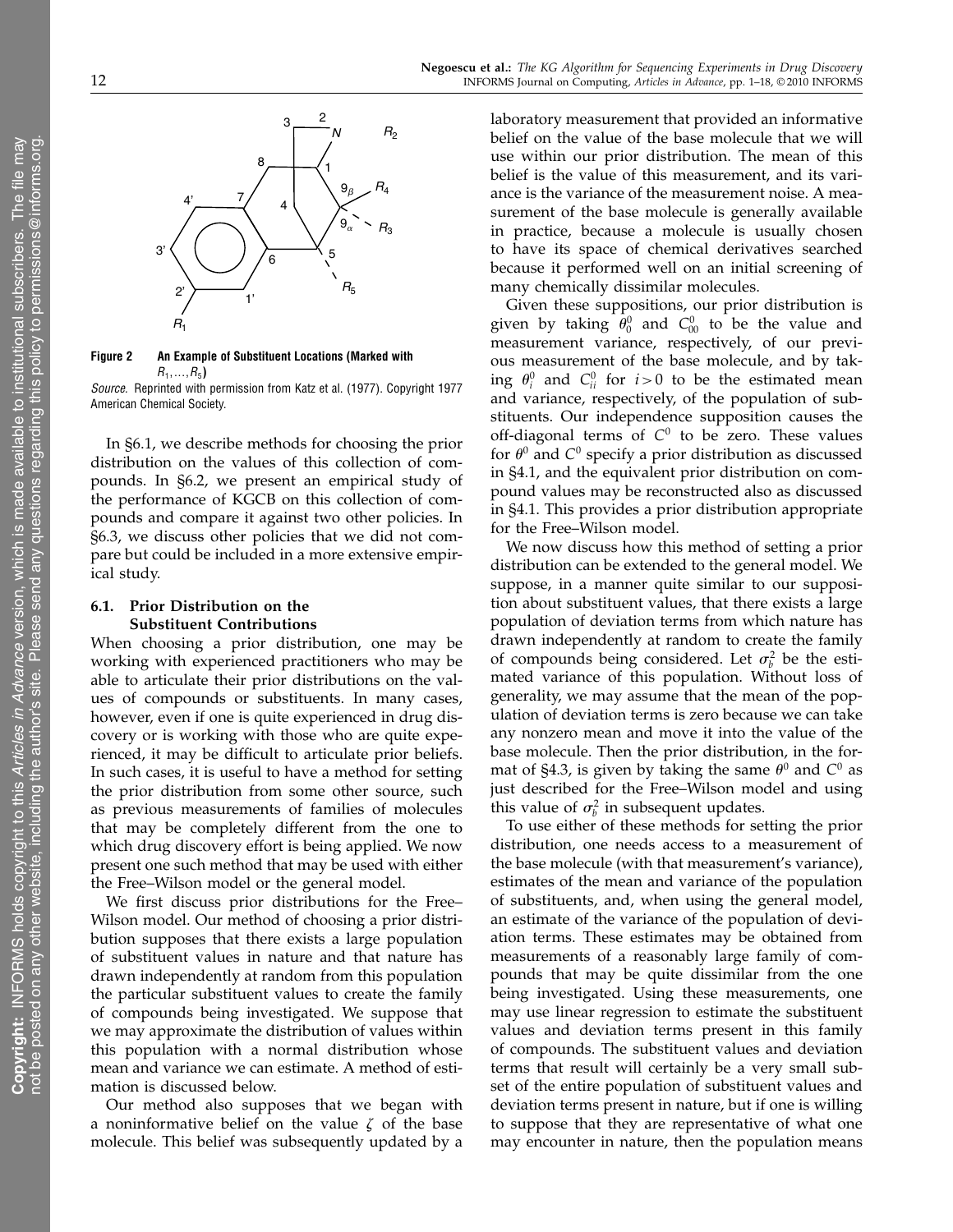and variances of the observed values may be taken as estimators of the means and variances of the overall populations. Because one might make this assumption that the observed values are "representative," it is better if one has observations from multiple families of molecules, and it is also better if the observed values are from families that are more similar to the one to which drug discovery effort is being applied.

We followed exactly this method of estimation using the data in Katz et al. (1977), who provided measured values for 99 of the possible 87,120 compounds. The measurement technique used is quite accurate, and it is reasonable to take the measured values as the "true" values. By fitting a multiple linear regression to this data set, we obtain substituent values and deviation terms. From these values, we estimate the mean and variance of the population of substituents as 0.31 and 047, respectively, and the variance of the population of deviation terms as  $\sigma_b^2 = 0.15$ .

#### 6.2. Simulation Results

Before discussing the ability of KGCB to discover good molecules with relatively few measurements in simulation, we first describe the computational costs and memory requirements of the various implementations of the Free–Wilson-based KGCB implementation on the set of 87,120 compounds. Algorithm 6 is able to compute the KGCB decision and update the belief in less than three seconds, which is approximately 100 times faster than Algorithm 4. We were unable to run the standard implementation on this data set of 87,120 compounds because it stores and manipulates a covariance matrix on the compounds with dimension  $87,120\times87,120$ , which requires 14 GB of memory (if only the upper triangular part of the symmetric matrix is stored and a four-byte single-precision floating point format is used). This memory requirement could not be met by the hardware available to us. In contrast, Algorithms 6 and 4 manipulate a covariance matrix on the attributes with dimension  $43 \times 43$ , requiring only 3.6 KB of storage (15 KB if the full matrix is stored in double precision).

In our simulations, we observed the number of measurements required by the KGCB algorithm to find good compounds among collections of compounds of various sizes. In these simulations, we compared KGCB with two policies: a pure exploration policy that chooses compounds to test uniformly at random, and a policy from the frequentist design of experiments (DOE) literature based on a linear model, called one-factor-at-a-time (OFAAT) (Montgomery 2005). This policy begins by testing the base molecule and then sequentially tests each compound created by adding one substituent to the base molecule.

The OFAAT policy neglects interaction between factors (Montgomery 2005). In most applications, this is detrimental to performance; however, under the perfectly linear Free–Wilson model, there are no interactions between terms, and thus neglecting interactions provides an advantage to OFAAT. In the general model, where factors interact via the deviation terms  $b<sub>x</sub>$ , a factorial design would perhaps be more appropriate (Montgomery 2005), but such designs are infeasible in problems such as our drug discovery problem that have many dimensions.

In our simulations, we maintain beliefs for each competing policy (exploration and OFAAT) using the same updates as in the KGCB algorithm, and we use these to choose implementation decisions. This allows the other policies to take advantage of the linear structure of the problem in generating implementation decisions, even if they do not in generating measurement decisions. We emphasize that these belief updates use correlated beliefs that give our pure exploration policy a substantial advantage over any policy that uses independent belief updates. With our version of pure exploration, even though it measures uniformly at random, it learns about the compounds through correlations in the same way that KGCB does.

Although we compare only against pure exploration and the DOE-based OFAAT policy, other policies from the literature that more completely exploit the structure of the problem might have performed better. Although the measurement decisions of OFAAT were chosen with the knowledge of the linear structure of the problem, they do not exploit the objective function (which rewards information about the best alternative rather than information about all alternatives), and so other DOE-based policies might perform better. Pure exploration takes advantage of the linear structure of the problem only when making its implementation decisions and not when making its measurement decisions. Thus it should be viewed only as a benchmark representing nonadaptive learning. In §6.3, we discuss other policies from the literature that might be applied to this problem and could be included in a more extensive empirical study.

Section 6.2.1 presents numerical results from the Free–Wilson model described in §2.1, and §6.2.2 presents numerical results from the general model described in §2.2.

6.2.1. Results Using the Free–Wilson Model. We begin by describing results for the simple, linearadditive model described in §2.1. We consider the opportunity cost, defined as the difference between the true value of the compound that is actually best and the true value of the compound that is best according to the policy's posterior belief distribution. Thus, once the opportunity cost is zero, the policy has found the best compound. Although we consider the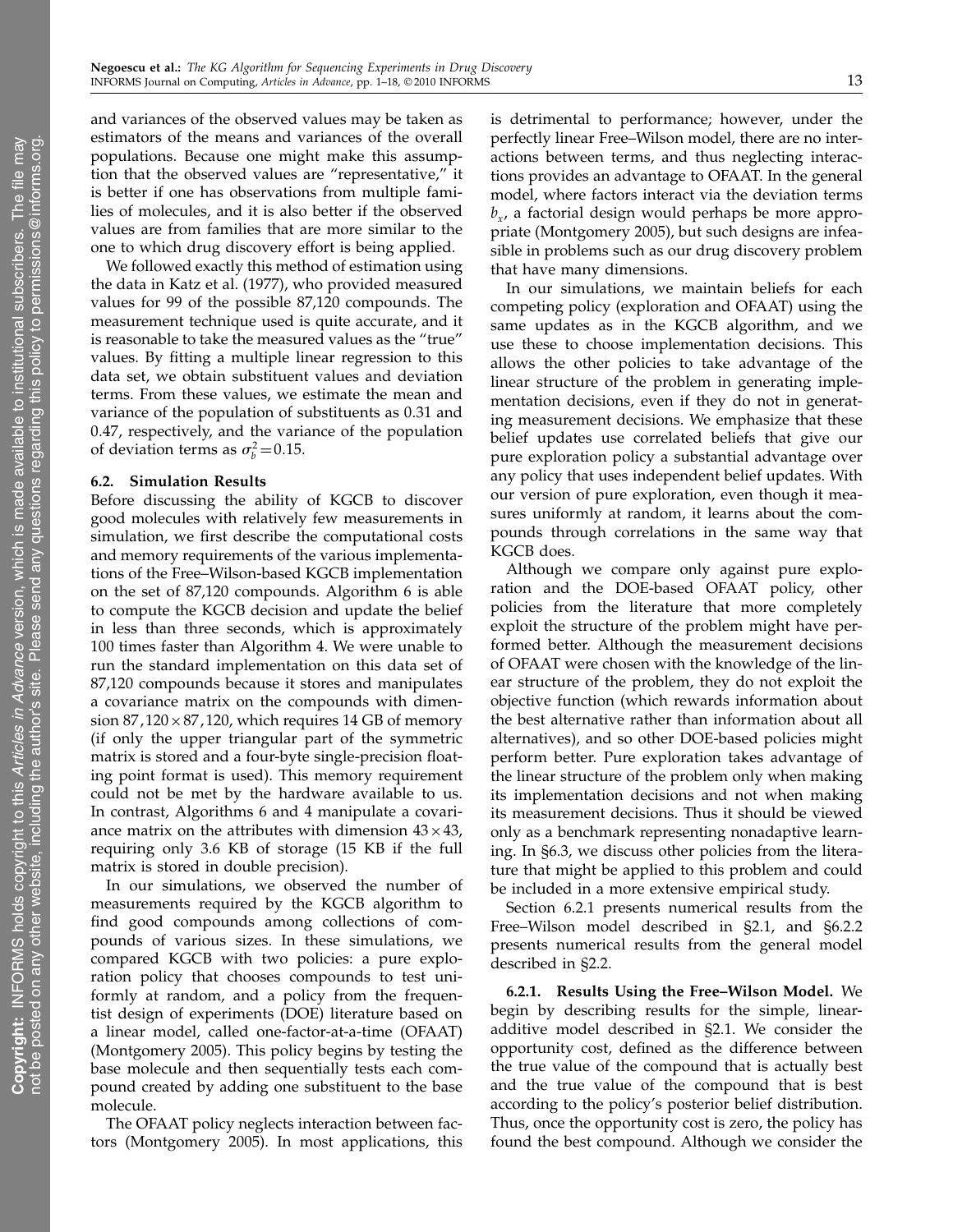opportunity cost, which is a linear function of biological activity, the value of a compound to a practitioner is often a nonlinear function of activity, e.g., a case where a compound may only be used as a drug when its activity exceeds a threshold.

Figure 3 plots the average opportunity cost as a function of the number of measurements using two data sets (one with 2,640 compounds and the other with 87,120 compounds) and two values for the noise standard deviation (0.1 and 0.5). Using the measured values published in Katz et al. (1977), we generate a truth for these compounds by fitting a linear regression to the data, taking the true means  $\theta$  to be the predicted values from the regression and the standard deviation of the noise in our measurements to be the standard deviation of the residuals from the regression. For the 2,640 compounds data set, we average over 100 runs, and for the 87,120 com-

pounds data set, we average over 10 runs. Averaging over more runs removes more of the variance introduced by Monte Carlo sampling of the truths, causing the curves for 2,640 compounds to be smoother than those for 87,120 compounds. As Figure 3 shows, KGCB outperforms the other policies, with an average opportunity cost that is always lower.

OFAAT performs worse than both KGCB and pure exploration. Although OFAAT is a first-order orthogonal design and is hence optimal with respect to a minimal variance criterion (Myers and Montgomery 2002, §7.3.1), we consider a different criterion: the ability to find the best compound. Also, OFAAT measures compounds containing single substituents, whereas KGCB and pure exploration measure compounds containing several. Although this provides OFAAT more information per measurement about



(c) Average opportunity cost over 10 runs with 87,120 compounds and noise standard deviation 0.1



Figure 3 Average Opportunity Cost Under the Free–Wilson Model





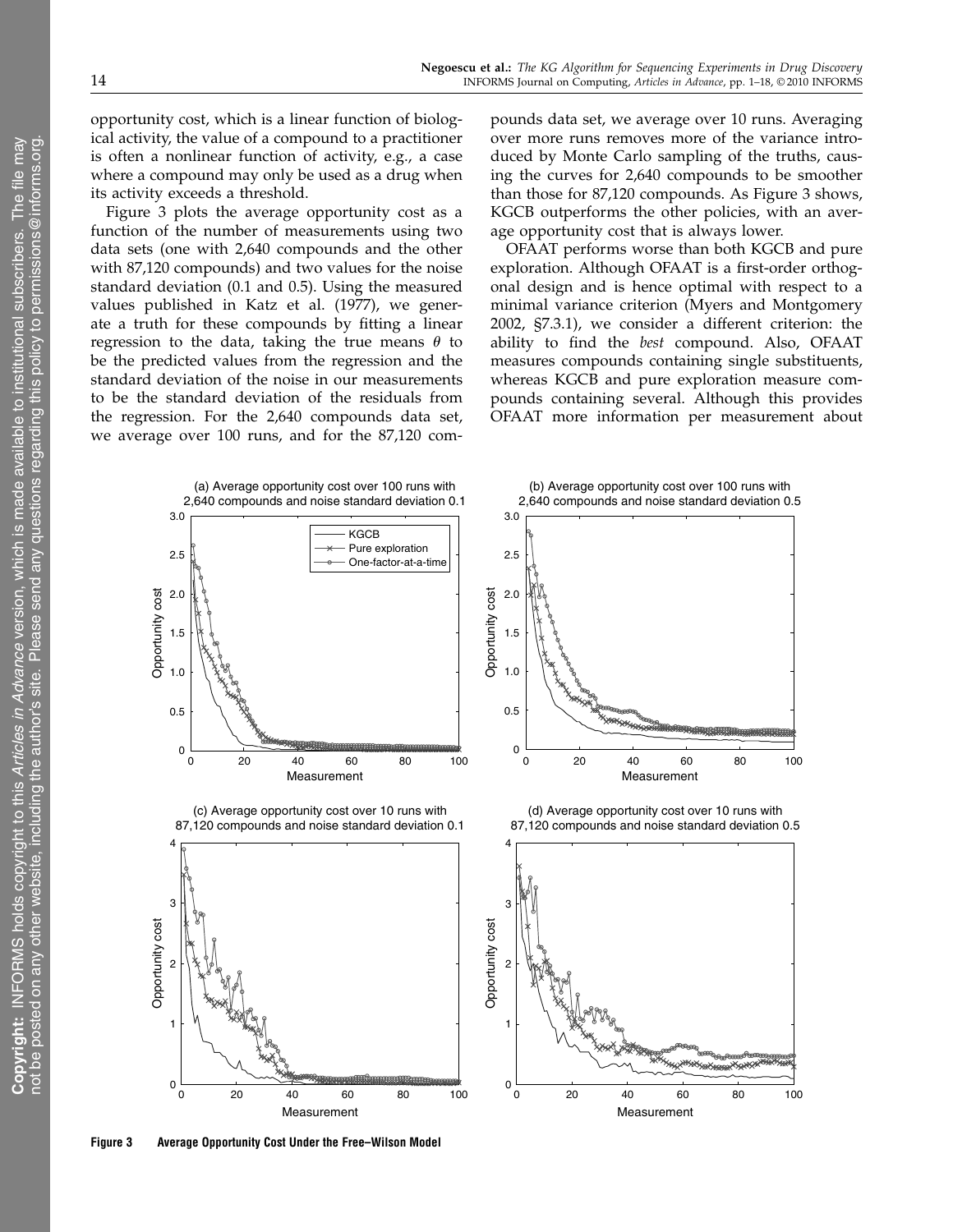each substituent measured, the way that KGCB and pure exploration learn a little bit about more substituents seems to be better in this application.

KGCB also performs better than pure exploration. Although pure exploration is able to use the full Bayesian machinery to guide its implementation decisions and thus take advantage of the linear structure of the model, its measurement decisions are chosen purely at random. In contrast, KGCB is able to take information gleaned in the early measurements to guide its later measurements to more informative compounds.

To further compare the performance of KGCB and pure exploration, we randomly selected sets of compounds from the full set of 87,120 and performed more extensive analysis on these smaller problems. Figure 4(a) shows the expected opportunity cost of KGCB and pure exploration on a single set of compounds. To generate this figure, we randomly selected a single set of 10,000 compounds, ran 15 independent sample paths each for KGCB and pure exploration on these compounds, and estimated the expected opportunity cost as a function of the number of measurements. An estimate and its standard error is plotted for each policy, where each error bar is twice the standard error in each direction. Figure 4(a) shows that the estimated expected opportunity cost for the KGCB policy is lower than that of the pure exploration policy.

Figure 4(b) shows the distribution of the difference in opportunity cost over multiple sets of compounds. To generate this figure, we randomly selected 75 sets containing 10,000 compounds each. For each set of compounds, we ran KGCB and pure exploration independently and observed the difference in opportunity cost as a function of the number of measurements  $n$ . When this difference is positive, pure exploration has a higher opportunity cost, and KGCB performs better. We then plot, for each  $n$ , the mean and standard deviation of this population of 75 differences. This characterizes the overall distribution of the difference in performance between KGCB and pure exploration across multiple sets of compounds. Figure 4(b) shows that the mean difference is always positive after the first measurement and has a maximum near the tenth measurement. This suggests that the learning rate is faster for KGCB than for pure exploration, and the value of using the KGCB policy is maximized when the measurement budget is small.

For more numerical work using the Free–Wilson model, please see the Online Supplement (available at http://joc.pubs.informs.org/ecompanion.html).

6.2.2. Results Using the General Structural Model. We now present the results using the general model described in §2.2. To simulate a true set of compound values in this set of experiments, we take



(a) Opportunity cost of KGCB and exploration

3.0 3.5 4.0

Figure 4 (a) Average Opportunity Cost of KGCB and Pure Exploration, Estimated Using 15 Sample Paths; (b) Difference in Average Opportunity Cost Between KGCB and Pure Exploration, Estimated Using 75 Sample Paths

Note. Both figures use problems with 10,000 compounds, noise standard deviation of 0.38, and the Free–Wilson model.

the fitted values of  $a_i$  and  $\zeta$  from Katz et al. (1977), and for each compound  $x$ , we generate  $b_x$  independently from a normal distribution with mean 0 and variance  $\sigma_b^2$  (where  $\sigma_b^2$  was obtained from the fit as well, as described in §6.1). We then combine these values according to the model to obtain true values for the compounds.

We compared KGCB only to the pure exploration policy, because OFAAT is not designed to handle the deviation terms present in the general model, and it did not perform as well as pure exploration in the deviation-free Free–Wilson case. To test the performance of KGCB under this model, we randomly selected 10 different sets of  $1,000$  compounds each and ran the KGCB algorithm using the prior distribution described in §6.1. For each sample path, we perform 150 measurements comparing KGCB to pure exploration, and we plot the average opportunity cost over the 10 runs just as in our previous experiments. The results are shown in Figure 5.

**KGCB** Pure exploration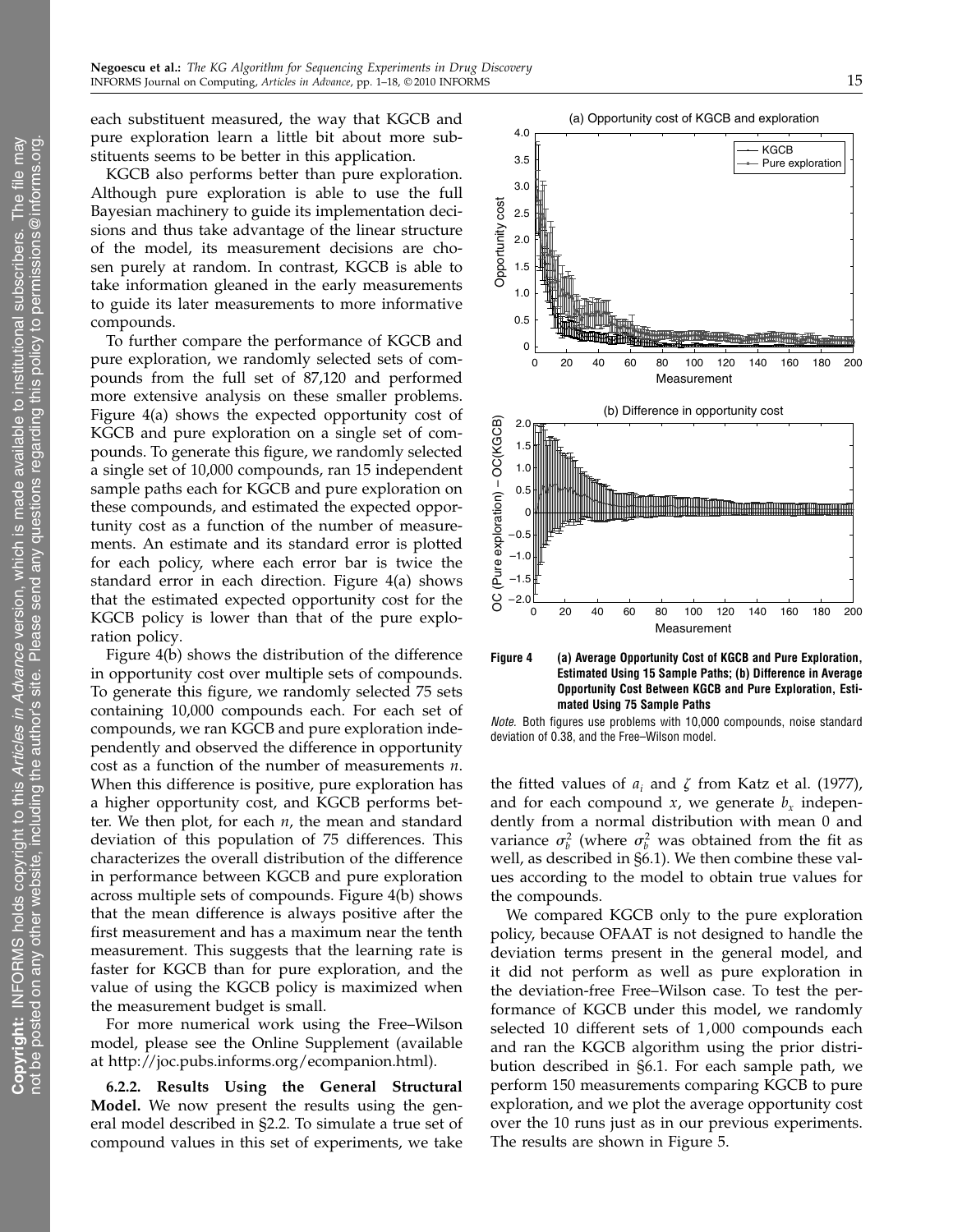

Figure 5 Average Opportunity Cost Over 10 Runs Using Different Data Sets of 1,000 Compounds

As with the Free–Wilson model, the KGCB policy performs significantly better than pure exploration. Opportunity cost decreases more slowly in this test than it did under tests that assumed the Free–Wilson model. This is because this test adds deviation terms to each molecule, which makes it harder for any policy to find the best compound. Although this test was performed with 1,000 compounds and the general model contains a different deviation term for each one, the KGCB policy finds a very good compound with many fewer than  $1,000$  measurements. This is because  $\sigma_b^2$  is smaller than  $Var_0(a_l)$ , which makes learning the  $a_l$  terms more important than learning the  $b<sub>r</sub>$  deviation terms and allows a policy to find a compound with small opportunity cost without learning all the deviation terms.

#### 6.3. Other Related Measurement Policies

We have compared the KGCB policy against two other policies: pure exploration and OFAAT. In this section, we discuss other policies that a more extensive empirical study might include and discuss their relationship to KGCB. We note that KGCB has been compared against many of these other policies in other problem settings and has outperformed them there.

First, the BGO literature contains several relevant policies. First, there are the expected improvement (EI; Močkus 1972) and maximum probability of improvement (MPI; Kushner 1964) policies, both of which were discussed in §1. In addition, there is the interval estimation (IE) policy (Kaelbling 1993), which combines exploration with exploitation by measuring the compound for which a particular linear combination of the posterior mean and posterior standard deviation is largest. IE was applied to BGO in Cox and John (1997), where it was called SDO, or sequential design for optimization.

As described in §1, De Grave et al. (2008) also consider sequential designs for drug discovery and actually apply all three of these policies to a drug

discovery problem (IE is referred to as the optimistic strategy). However, that empirical study assumes that measurements are free from noise, and the versions of these BGO policies they employ require modification for the noisy case before they can be applied to the problem we consider here. In addition to these three BGO policies, De Grave et al. (2008) also consider three other policies: pure exploration; largest value, which measures the untested compound with the largest estimated value; and largest variance, which measures the compound whose value has the largest posterior variance.

Frazier et al. (2008) compare KG to IE, largest variance, largest value, and pure exploration on the ranking-and-selection problem with an independent normal prior distribution. In this problem, because the prior distribution is independent and measurements of one alternative do not affect the other alternatives, KG can also be understood as a generalization of EI to the noisy case. (KGCB does not reduce to EI when beliefs are correlated, even if measurements are noise-free.) Frazier et al. (2009) compare KG to EI in a discretized version of the BGO problem, as well as a version of EI generalized to handle noise called sequential kriging optimization (Huang et al. 2006). In both of these studies, KG performed as well or better than these other methods; it found better alternatives with fewer measurements but required more computation for each decision.

There are also policies from the DOE literature that might be applied to this problem. In the numerical study of the Free–Wilson model, we compared it against OFAAT. One could compare against other first-order orthogonal designs or to a response surface method (Myers and Montgomery 2002) using such designs. One could also compare against screening methods such as the sequential bifurcation method described in Kleijnen (2008). With such screening methods, it may be possible to determine which of the substituents have the largest values with fewer measurements than there are substituents. The sequential bifurcation method cannot be directly applied because it requires a knowledge of the sign of the effect of each factor, but it may be possible to adapt this method or other similar methods to the problem of drug discovery.

# 7. Conclusions

Drug discovery is a long and expensive process for which sophisticated sequential procedures like KGCB are well suited. Such procedures have the potential to reduce the costs involved and to increase the number of drug discovery efforts that find success within budget. Our new algorithms for calculating the KGCB policy allow efficient implementation on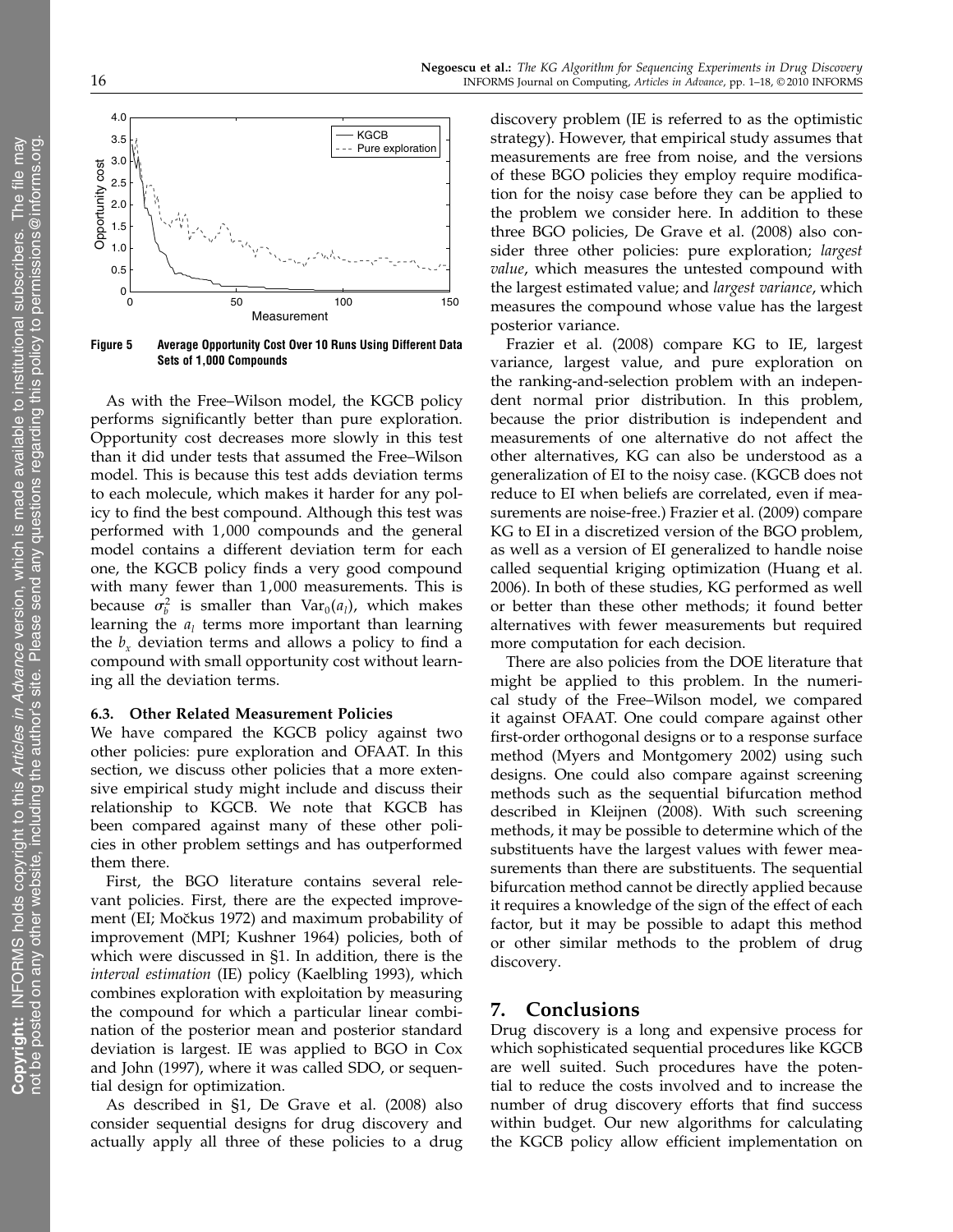large data sets, and our empirical study demonstrates that KGCB performs much better than the pure exploration and one-factor-at-a-time policies. Extensions and improvements to this work that we feel would be of value include more extensive empirical comparisons between KGCB and other policies, as well as implementations of the KGCB algorithm based on other QSAR models.

#### Acknowledgments

The authors thank Jeffrey Toretsky, Sivanesan Dakshanamurthy, and the many others at the Lombardi Comprehensive Cancer Center at Georgetown University, who provided their substantial expertise and taught them about the broader context that motivated this paper. They also thank the Go4TheGoal foundation for introducing them to the group at Georgetown University and for encouraging them to pursue this work. They also thank Elyse Powell for first pointing out the application of optimal learning to the problem of drug discovery. Finally, they thank the editors and anonymous referees whose suggestions improved this work.

#### References

- Bajorath, J. 2002. Integration of virtual and high-throughput screening. Nature Rev. Drug Discovery 1(11) 882–894.
- Brown, A. C., T. R. Fraser. 1868. On the connection between chemical consitution and physiological action. Part 1. On the physiological action of salts of the amonium bases, derived from Strychnia, Brucia, Thebia, Codeia, Morphia, and Nicotia. J. Anatomy Physiol. 2(2) 224–242.
- Burbidge, R., M. Trotter, B. Buxton, S. Holden. 2001. Drug design by machine learning: Support vector machines for pharmaceutical data analysis. Comput. Chemistry 26(1) 5–14.
- Calvin, J. M., A. Zilinskas. 2005. One-dimensional global optimization for observations with noise. Comput. Math. Appl. 50(1-2) 157–169.
- Chen, C.-H., H.-C. Chen, L. Dai. 1996. A gradient approach for smartly allocating computing budget for discrete event simulation. Proc. 28th Conf. Winter Simul. IEEE Computer Society, Washington, DC, 398-405. ACM DL, http://portal.acm.org/citation. cfm?id=256696.
- Chick, S. E., J. Branke, C. Schmidt. 2010. Sequential sampling to myopically maximize the expected value of information. INFORMS J. Comput. 22(1) 71–80.
- Chick, S. E., K. Inoue. 2001a. New procedures to select the best simulated system using common random numbers. Management Sci. 47(8) 1133–1149.
- Chick, S. E., K. Inoue. 2001b. New two-stage and sequential procedures for selecting the best simulated system. Oper. Res. 49(5) 732–743.
- Cox, D. D., S. John. 1997. SDO: A statistical method for global optimization. N. M. Alexandrov, M. Y. Hussaini, eds. Multidisciplinary Design Optimization: State of the Art. SIAM, Philadelphia, 315–329.
- Davies, J. W., M. Glick, J. Jenkins. 2006. Streamlining lead discovery by aligning in silico and high-throughput screening. Current Opinion Chemical Biol. 10(4) 343–351.
- De Grave, K., J. Ramon, L. De Raedt. 2008. Active learning for high throughput screening. Discovery Science. Lecture Notes in Computer Science, Vol. 5255. Springer, Berlin, 185–196.
- Ehrlichman, S. M. T., S. G. Henderson. 2008. Comparing two systems: Beyond common random numbers. Proc. 40th Winter Simul. Conf., IEEE Computer Society, Washington, DC, 245–251.
- Frazier, P. I. 2010. Learning with dynamic programming. J. J. Cochran, ed. Wiley Encyclopedia of Operations Research and Management Science. John Wiley & Sons, New York. Forthcoming.
- Frazier, P. I., W. B. Powell, S. Dayanik. 2008. A knowledge-gradient policy for sequential information collection. SIAM J. Control Optim. 47(5) 2410–2439.
- Frazier, P. I., W. B. Powell, S. Dayanik. 2009. The knowledgegradient policy for correlated normal rewards. INFORMS J. Comput. 21(4) 599–613.
- Free, S. M., W. J. Wilson. 1964. A mathematical contribution to structure-activity studies. J. Med. Chem. 7(4) 395–399.
- Fu, M. C., J.-Q. Hu, C.-H. Chen, X. Xiong. 2007. Simulation allocation for determining the best design in the presence of correlated sampling. INFORMS J. Comput. 19(1) 101-111.
- Gelman, A. B., J. B. Carlin, H. S. Stern, D. B. Rubin. 2004. Bayesian Data Analysis, 2nd ed. CRC Press, Boca Ration, FL.
- Grover, M., B. Singh, M. Bakshi, S. Singh. 2000. Quantitative structure-property relationships in pharmaceutical research—Part 1. Pharmaceutical Sci. Tech. Today 3(1) 28–35.
- Gupta, S. S., K. J. Miescke. 1996. Bayesian look ahead one-stage sampling allocations for selection of the best population. J. Statist. Planning Inference 54(2) 229–244.
- Hansch, C., T. Fujita. 1964.  $p-\sigma-\pi$  Analysis: A method for the correlation of biological activity and chemical structure. J. Amer. Chemical Soc. 86 1616–1626.
- Hsu, J. C. 1996. Multiple Comparisons: Theory and Methods. CRC Press, Boca Raton, FL.
- Huang, D., T. T. Allen, W. I. Notz, N. Zeng. 2006. Global optimization of stochastic black-box systems via sequential Kriging meta-models. J. Global Optim. 34(3) 441–466.
- Jones, D. R., M. Schonlau, W. J. Welch. 1998. Efficient global optimization of expensive black-box functions. J. Global Optim. 13(4) 455–492.
- Jorissen, R. N., M. K. Gilson. 2005. Virtual screening of molecular databases using a support vector machine. J. Chemical Inform. Modeling 45(3) 549–561.
- Kaelbling, L. P. 1993. Learning in Embedded Systems. MIT Press, Cambridge, MA.
- Katz, R., S. F. Osborne, F. Ionescu. 1977. Application of the Free– Wilson technique to structurally related series of homologues: Quantitative structure-activity relationship studies of narcotic analgetics. J. Med. Chem. 20(11) 1413–1419.
- Kim, S.-H., B. L. Nelson. 2006. Selecting the best system. S. G. Henderson, B. L. Nelson, eds. Handbooks in Operations Research and Management Science: Simulation, Vol.13. Elsevier, Amsterdam, 501–534.
- Kim, S.-H., B. L. Nelson. 2001. A fully sequential procedure for indifference-zone selection in simulation. ACM Trans. Model. Comput. Simul. 11(3) 251–273.
- Kleijnen, J. 2008. Design and Analysis of Simulation Experiments. Springer, New York.
- Kleinberg, R. D. 2005. Online decision problems with large strategy sets. Ph.D. thesis, Massachusetts Institute of Technology Cambridge.
- Kushner, H. J. 1964. A new method of locating the maximum of an arbitrary multipeak curve in the presence of noise. J. Basic Engrg. 86(1) 97–106.
- Močkus, J. 1972. On Bayesian methods for seeking the extremum. Automatics Comp. 4(1) 53–62 (in Russian).
- Močkus, J., V. Tiesis, A. Zilinskas. 1978. The application of Bayesian methods for seeking the extremum. L. C. W. Dixon, G. P. Szegö, eds. Towards Global Optimisation, Vol. 2. North-Holland, North Holland, Amsterdam, 117–129.
- Montgomery, D. 2005. Design and Analysis of Experiments, 6th ed. John Wiley & Sons, New York.
- Myers, R., D. Montgomery. 2002. Response Surface Methodology: Process and Product Optimization Using Designed Experiments. John Wiley & Sons, Hoboken, NJ.
- Nelson, B. L., F. J. Matejcik. 1995. Using common random numbers for indifference-zone selection and multiple comparisons in simulation. Management Sci. 41(12) 1935–1945.